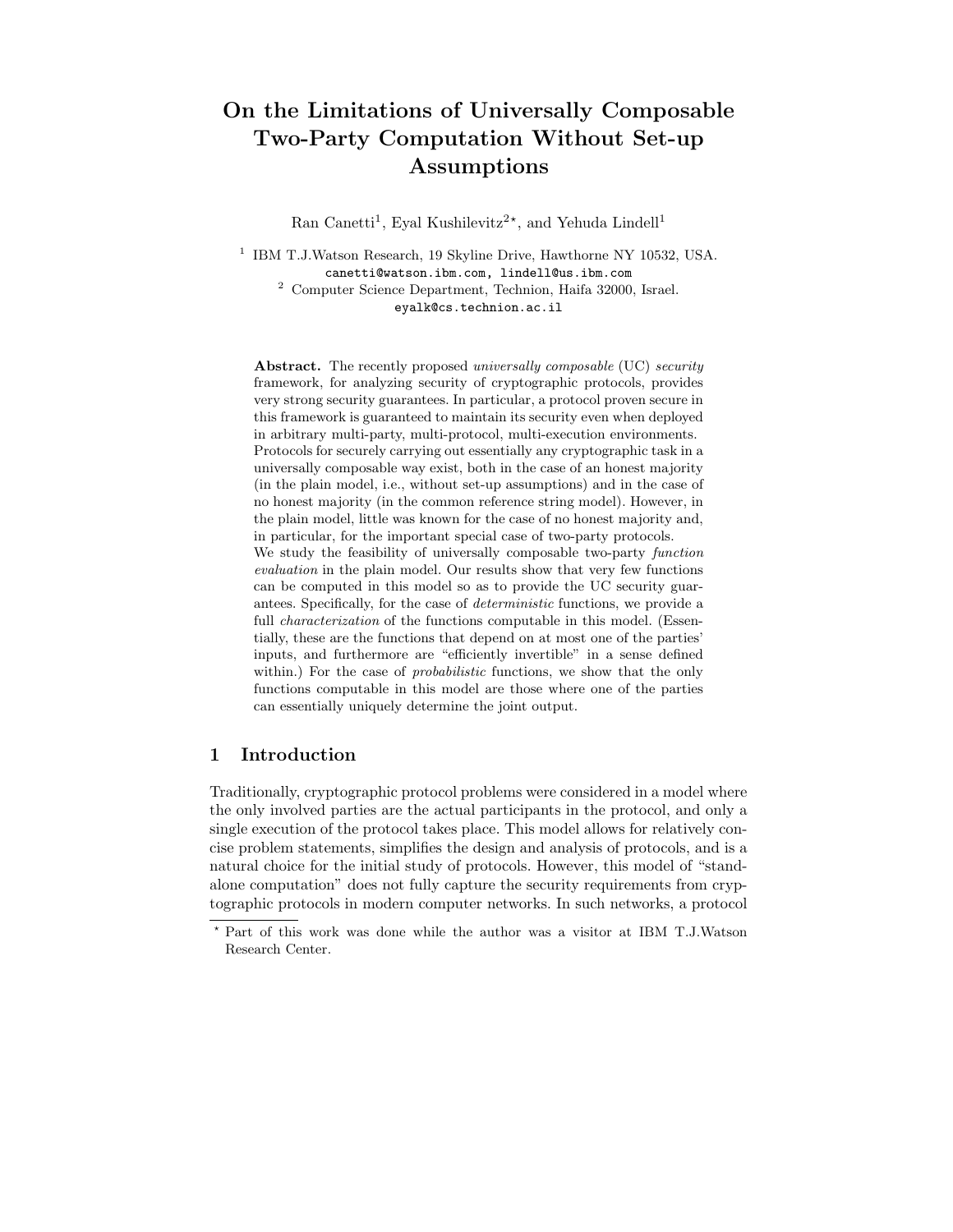execution may run concurrently with an unknown number of other copies of the protocol and, even worse, with unknown, arbitrary protocols. These arbitrary protocols may be executed by the same parties or other parties, they may have potentially related inputs and the scheduling of message delivery may be adversarially coordinated. Furthermore, the local outputs of a protocol execution may be used by other protocols in an unpredictable way. These concerns, or "attacks" on a protocol are not captured by the stand-alone model. Indeed, over the years definitions of security became more and more sophisticated and restrictive, in an effort to guarantee security in more complex, multi-execution environments. (Examples include  $[GK88,NY90,B96,DDN00,DNS98,RK99,GM00,CK01]$  and many more). However, in spite of the growing complexity, none of these notions guarantee security in arbitrary multi-execution, multi-protocol environments.

A recently proposed alternative approach to guaranteeing security in arbitrary protocol environments is to use notions of security that are preserved under general protocol composition. Specifically, a general framework for defining security of protocols has been proposed [c01]. In this framework (called the universally composable (UC) security framework), protocols are designed and analyzed as stand-alone. Yet, once a protocol is proven secure, it is guaranteed that the protocol remains secure even when composed with an unbounded number of copies of either the same protocol or other unknown protocols. (This guarantee is provided by a general composition theorem.)

UC notions of security for a given task tend to be considerably more stringent than other notions of security for the same task. Consequently, many known protocols (e.g., the general protocol of [gmw87], to name one) are not UC-secure. Thus, the feasibility of realizing cryptographic tasks requires re-investigation within the UC framework. Let us briefly summarize the known results.

In the case of a majority of honest parties, there exist UC secure protocols for computing any functionality  $[CO1]$  (building on  $[BGW88,RB89,CFGN96])$ . Also, in the honest-but-curious case (i.e., when even corrupted parties follow the protocol specification), UC secure protocols exist for essentially any functionality [clos02]. However, the situation is different when no honest majority exists and the adversary is malicious (in which case the corrupted parties can arbitrarily deviate from the protocol specification). In this case, UC secure protocols have been demonstrated for a number of specific (but important) functionalities such as key exchange and secure communication, assuming authenticated channels [c01]. However, it has also been shown that in the plain model (i.e., assuming authenticated channels, but without any additional set-up assumptions), there are a number of natural two-party functionalities that cannot be securely realized in the UC framework. These include coin-tossing, bit commitment, and zero-knowledge  $[CO1, CF01]$ . In contrast, in the common reference string model, UC secure protocols exist for essentially any two-party and multi-party functionality, with any number of corrupted parties [CLOS02].

A natural question that remains open is what are the tasks that can be securely realized in the UC framework, with a dishonest majority, a malicious adversary and without set-up assumptions (i.e., in the plain model). We note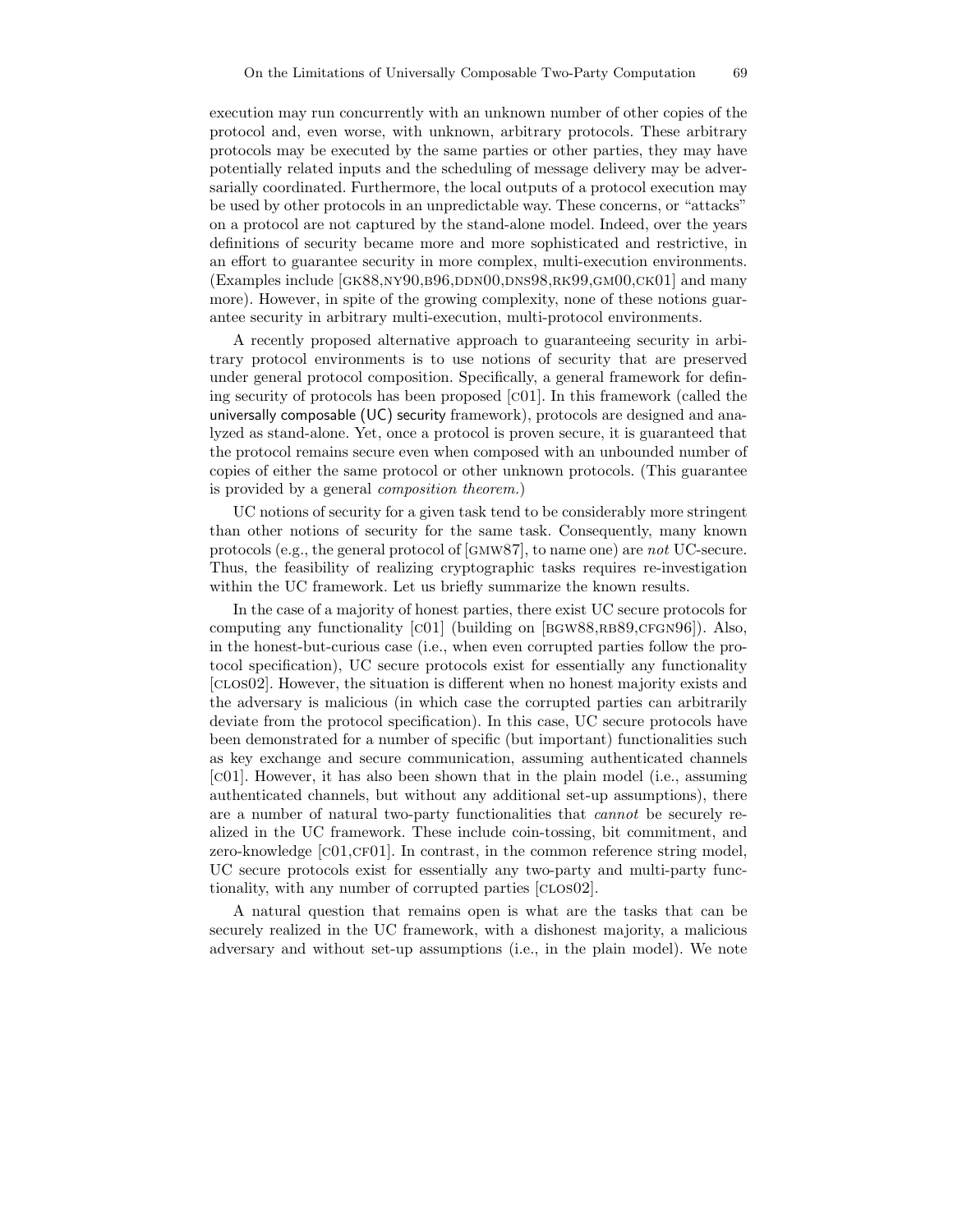that previous results left open the possibility that useful relaxations of the cointossing, bit commitment and zero-knowledge functionalities can be securely realized. (Indeed, our research began with an attempt to construct UC protocols for such relaxations.)

Our results. We concentrate on the restricted (but still fairly general) case of two-party function evaluation, where the parties wish to evaluate some predefined function of their local inputs. We consider both deterministic and probabilistic functions. Our results (which are mostly negative in nature) are quite far-reaching and apply to many tasks of interest. In a nutshell, our results can be summarized as follows. Say that a function  $q$  is *efficiently invertible* if there exists an inverting algorithm M that successfully inverts g (i.e.,  $M(g(x)) \in g^{-1}(g(x))$ ) for any samplable distribution on the input  $x$ . Then, our main results can be informally described as follows:

- 1. Let  $f(\cdot, \cdot)$  be a *deterministic* two-party function. Then, f can be securely evaluated in the UC framework if and only if f depends on at most one of its two inputs (e.g.,  $f(x, y) = g(x)$  for some function  $g(\cdot)$ ) and, in addition, g is efficiently invertible.
- 2. Let  $f(\cdot, \cdot)$  be a probabilistic two-party function. Then, f can be securely evaluated in the UC framework only if for any party, and for any input  $x$ for that party, there exists an input y for the other party such that  $f(x, y)$ is "almost" deterministic (i.e., essentially all the probability mass of  $f(x, y)$ ) is concentrated on a single value).

These results pertain to protocols where both parties obtain the same output. Interestingly, the results hold unconditionally, in spite of the fact that they rule out protocols that provide only computational security guarantees. We remark that UC-security allows "early stopping", or protocols where one of the parties aborts after learning the output and before the other party learned the output. Hence, our impossibility results do not (and cannot) rely on an early stopping strategy by the adversary (as used in previous impossibility results like [c86]).

Our results provide an alternative proof to previous impossibility results regarding UC zero-knowledge and UC coin-tossing in the plain model  $[C01,CF01]$ . In fact, our results also rule out any interesting relaxation of these functionalities. We stress, however, that these results do not rule out the realizability (in the plain model) of interesting functionalities like key-exchange, secure message transmission, digital signatures, and public-key encryption (see  $\lbrack \text{c}01,\text{c} \text{K}02 \rbrack$ ). Indeed, as noted above, these functionalities are realizable in the plain model.

Techniques. Our impossibility results utilize in an essential way the strong requirements imposed by the UC framework. The UC definition follows the standard paradigm of comparing a real protocol execution to an ideal process involving a trusted third party. It also differs in a very important way. The traditional model considered for secure computation includes the parties running the protocol, plus an adversary A that controls a set of corrupted parties. In the UC framework, an additional adversarial entity called the environment  $\mathcal Z$  is introduced. This environment generates the inputs to all parties, reads all outputs,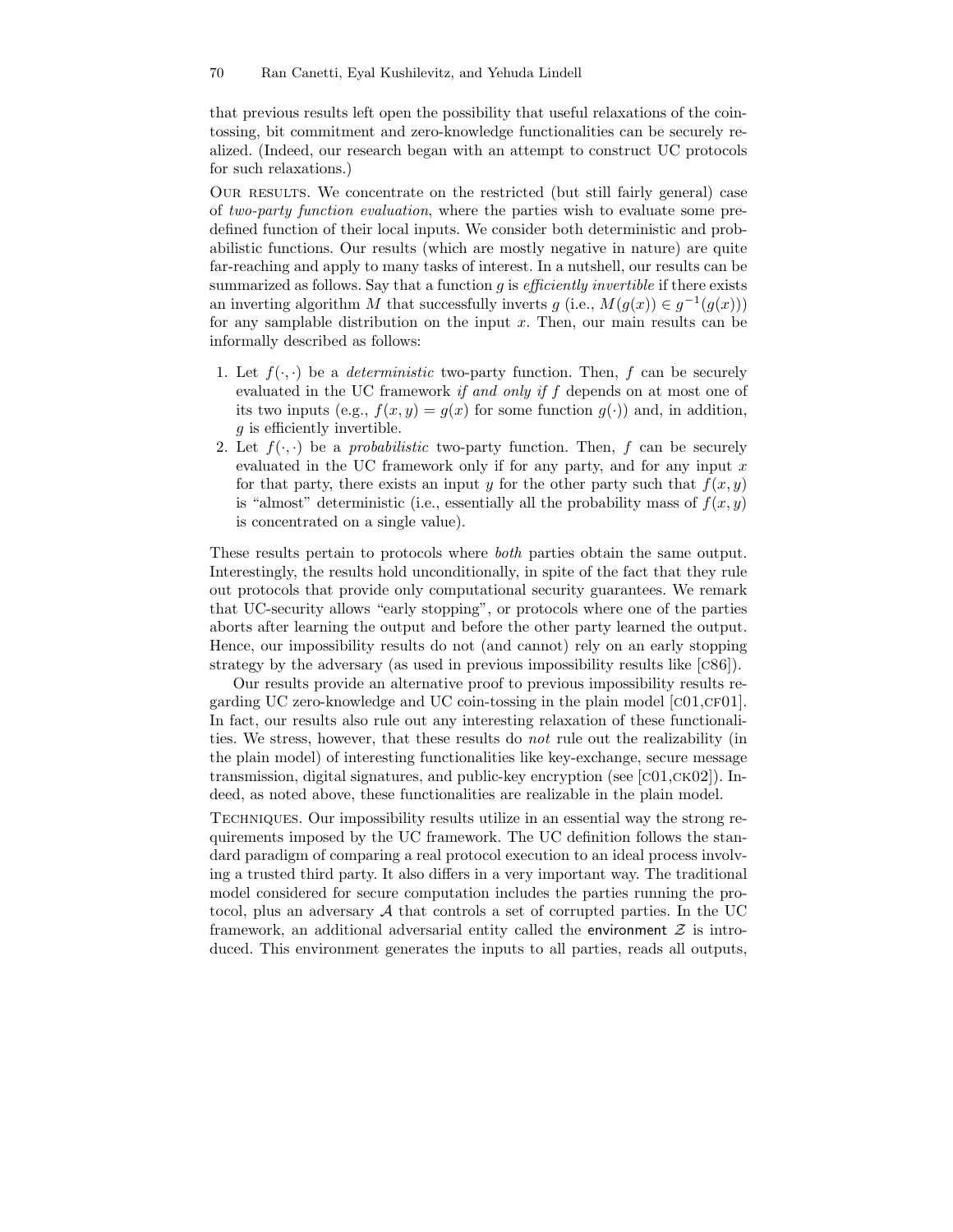and in addition interacts with the adversary in an arbitrary way throughout the computation. A protocol securely computes a function  $f$  in this framework if for any adversary  $\mathcal A$  that interacts with the parties running the protocol, there exists an ideal process adversary (or "simulator")  $\mathcal S$  that interacts with the trusted third party, such that no environment can tell whether it is interacting with  $A$ and the parties running the protocol, or with  $S$  in the ideal process.

On a high level, our results are based on the following observation. A central element of the UC definition is that the real and ideal process adversaries  $A$  and S interact with the environment  $\mathcal Z$  in an "on-line" manner. This implies that  $\mathcal S$ must succeed in simulation while interacting with an external adversarial entity that it cannot "rewind". Given the fact that here is no honest majority and that there are no setup assumptions that can be utilized, it turns out that the simulator  $S$  has no advantage over a real participant. Thus, a corrupted party can actually run the code of the simulator.

Given the above observation, we demonstrate our results in two steps. First, in Section 3, we prove a general "technical lemma," asserting that a certain adversarial behavior (which is based on running the code of the simulator) is possible in our model. We then use this lemma to prove the characterization mentioned above, in several steps. Let us outline these steps. First, we concentrate on functions where only one of the parties has input, and show that these functions are computable iff they are efficiently invertible. Next, we consider functions where both parties have inputs, and demonstrate that such functions are computable only if they totally ignore at least one of the two inputs. This is done as follows. First, we show that functions that contain an "insecure minor," as defined in [BMM99], cannot be realized. (A series of values  $\alpha_1, \alpha'_1, \alpha_2, \alpha'_2$  constitute an insecure minor for f if  $f(\alpha_1, \alpha_2) = f(\alpha'_1, \alpha_2)$  but  $f(\alpha_1, \alpha'_2) \neq f(\alpha'_1, \alpha'_2)$ ; see Table 1 in Section 4.2.) Next, we show that functions that contain an "embedded-XOR" cannot be realized. (Values  $\alpha_1, \alpha'_1, \alpha_2, \alpha'_2$  form an embedded-XOR if  $f(\alpha_1, \alpha_2) \neq f(\alpha'_1, \alpha_2) \neq f(\alpha'_1, \alpha'_2) \neq f(\alpha_1, \alpha'_2) \neq f(\alpha_1, \alpha_2)$ ; see Table 2 in Section 4.3.) We then prove that a function that contains neither an insecure minor nor an embedded-XOR must ignore at least one of its inputs.

Impossibility for relaxed versions of UC. The impossibility results presented in this paper actually also rule out two natural relaxations of the UC definition. First, consider an analogous definition where the environment machine  $\mathcal Z$  is uniform. (We remark that the UC theorem has been shown to hold under this definition [hms03].) In this case, some variations of our results hold (for example, an almost identical characterization holds in the case that the functions are defined over a finite domain). Next, consider a relaxed definition of security, where the relaxation relates to the order of quantifiers. The actual UC definition requires that for every adversary  $A$ , there exists a simulator  $S$  such that no environment  $\mathcal Z$  can distinguish real executions with  $\mathcal A$  from ideal process executions with S (i.e.,  $\forall \mathcal{A} \exists \mathcal{S} \forall \mathcal{Z}$ ). Thus, a single simulator S must successfully simulate for all environments  $Z$ . A relaxation of this would allow a different simulator for every environment; i.e.,  $\forall A, \mathcal{Z} \exists \mathcal{S}$ . (We note that the UC composition theorem is not known to hold in this case.) As above, the characterization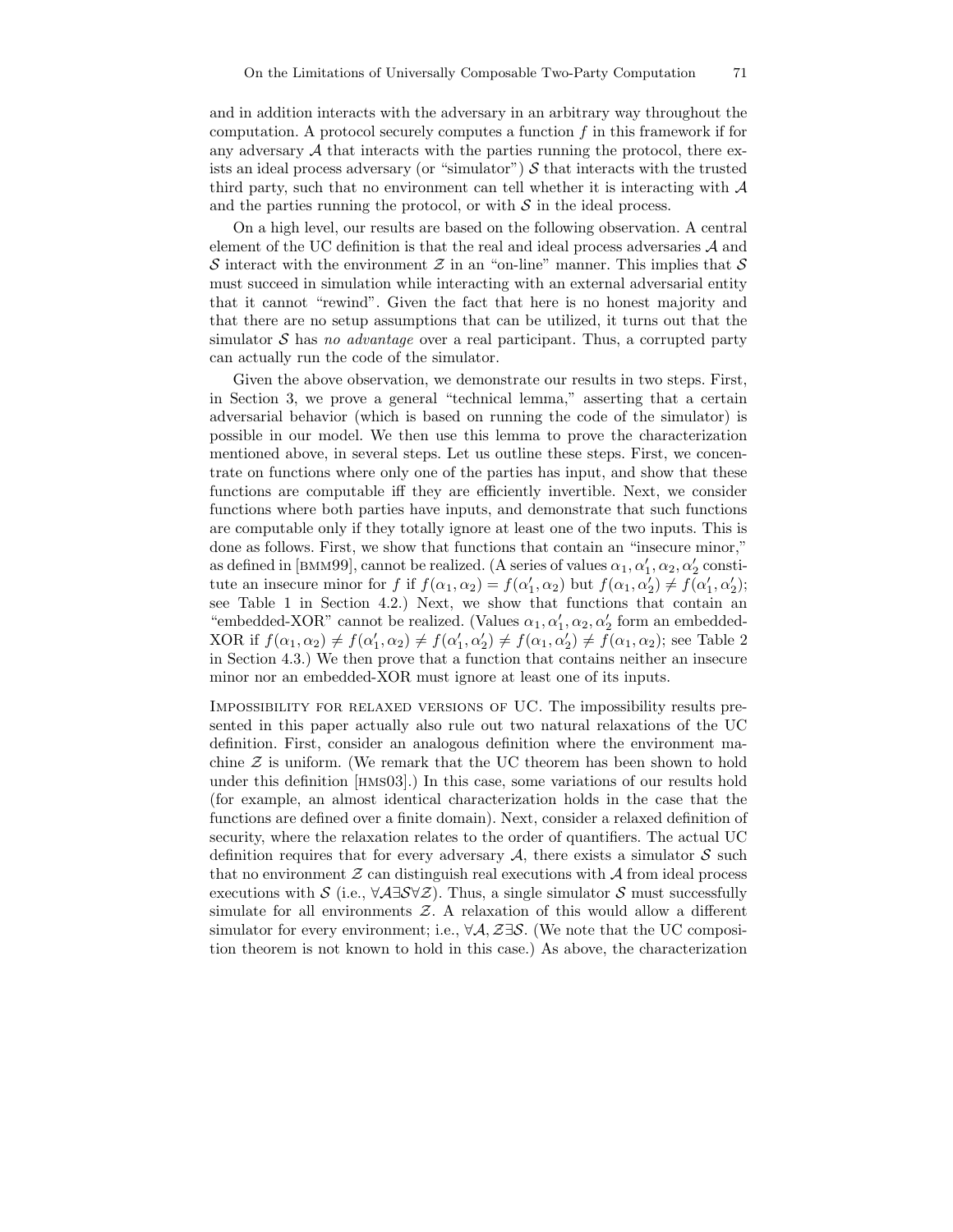remains almost the same even for this relaxed definition. Due to lack of space, we present our results only for the standard UC definition, however, similar impossibility results do hold for the relaxed definitions above; see [ckl03].

RELATED WORK. Characterizations of the functions that are securely computable were made in a number of other models and with respect to different notions of security. E.g., in the case of honest-but-curious parties and informationtheoretic privacy, characterization of the functions that can be computed were found for the two-party case [ck89,k89], and for boolean functions in the multiparty case [ck89]. In [bmm99], the authors consider a setting of computational security against malicious parties where the output is given to only one of the parties, and provide a characterization of the complete functions. (A function is complete if given a black-box for computing it, it is possible to securely compute any other function.) Some generalizations were found in [k00]. Similar completeness results for the information-theoretic honest-but-curious setting are given in [kkmo00]. Interestingly, while the characterizations mentioned above are very different from each other, there is some similarity in the type of structures considered in those works and in ours (e.g., the insecure minor of [bmm99] and the embedded-OR of [kkmo00]).

## 2 Review of UC security

We present a very brief overview of how security is defined in the UC framework, restricted to our case of two parties, non-adaptive adversaries, and authenticated communication. For further details see [c01,ckl03].

As in other general definitions (e.g., [GL90,MR91,B91]), the security requirements of a given task (i.e., the functionality expected from a protocol that carries out the task) are captured via a set of instructions for a "trusted party" that obtains the inputs of the participants and provides them with the desired outputs (in one or more iterations). Informally, a protocol securely carries out a given task if running the protocol with a realistic adversary amounts to "emulating" an ideal process where the parties hand their inputs to a trusted party with the appropriate functionality and obtain their outputs from it, without any other interaction. We call the algorithm run by the trusted party an ideal functionality.

To allow proving a universal composition theorem, the notion of emulation in this framework is considerably stronger than in previous ones. Traditionally, the model of computation includes the parties running the protocol and an adversary, A, that controls the communication channels and potentially corrupts parties. "Emulating an ideal process" means that for any adversary  $A$  there should exist an "ideal process adversary" (or, simulator)  $S$  that results in a similar distribution on the outputs for the parties. Here an additional entity, called the environment  $\mathcal{Z}$ , is introduced. The environment generates the inputs to all parties, reads all outputs, and in addition interacts with the adversary in an arbitrary way throughout the computation. A protocol is said to securely realize a given ideal functionality  $\mathcal F$  if for any "real-life" adversary  $\mathcal A$  that interacts with the protocol and the environment there exists an "ideal-process adversary"  $S$ ,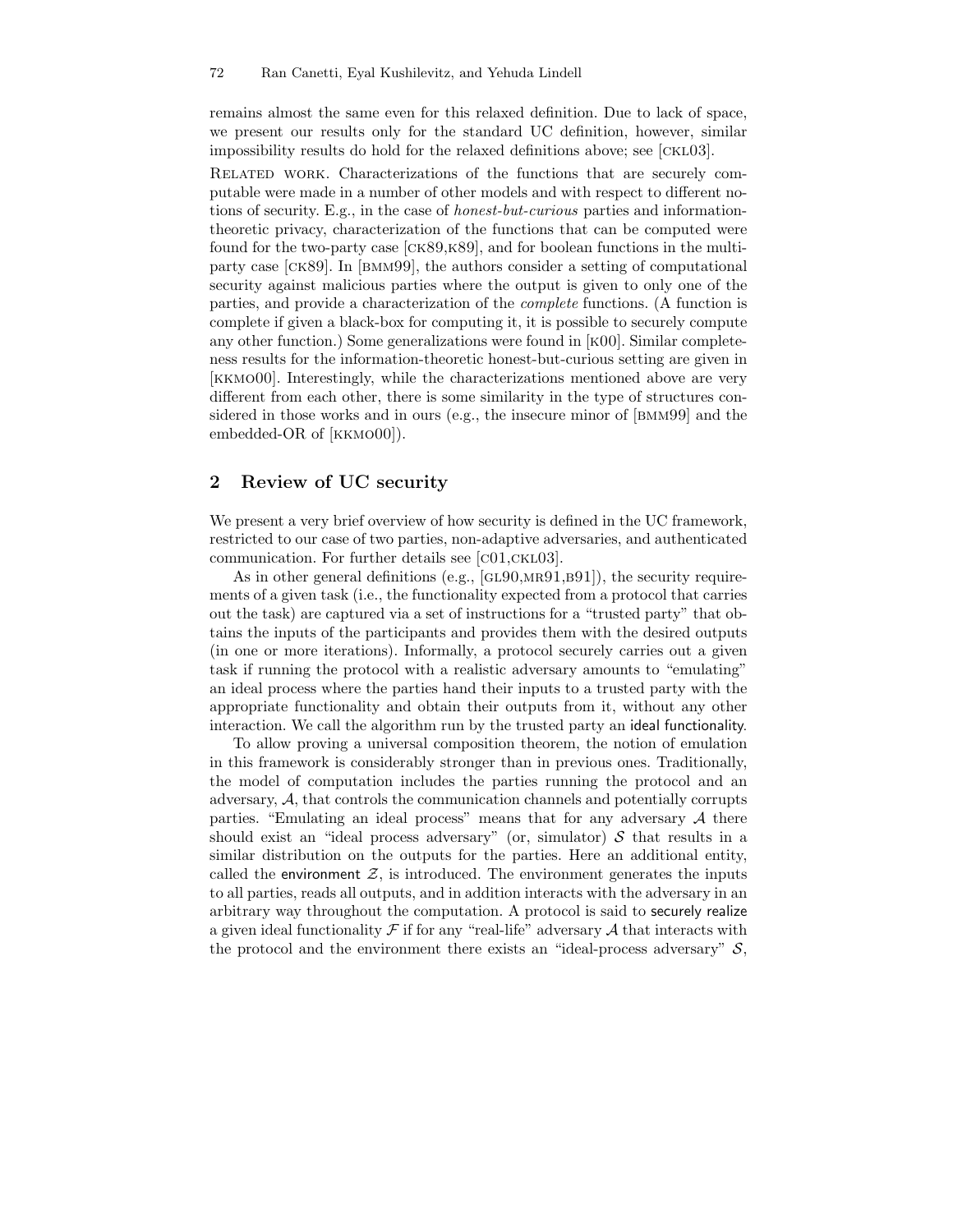such that no environment  $\mathcal Z$  can tell whether it is interacting with  $\mathcal A$  and parties running the protocol, or with S and parties that interact with  $\mathcal F$  in the ideal process. In a sense, here  $Z$  serves as an "interactive distinguisher" between a run of the protocol and the ideal process with access to  $\mathcal{F}$ . A bit more precisely, Let REAL<sub>π,A,Z</sub> be the ensemble describing the output of environment Z after interacting with parties running protocol  $\pi$  and with adversary A. (Without loss of generality, we assume that the environment outputs one bit.) Similarly, let IDEAL $F, S, Z$  be the ensemble describing the output of environment  $Z$  after interacting in the ideal process with adversary  $S$  and parties that have access to ideal functionality  $\mathcal{F}.$ 

**Definition 1** Let F be an ideal functionality and let  $\pi$  be a two-party protocol. We say that  $\pi$  securely realizes  $\mathcal F$  if for any adversary  $\mathcal A$  there exists an idealprocess adversary S such that for any environment Z, the ensembles  $\text{IDEAL}_{\mathcal{F},\mathcal{S},\mathcal{Z}}$ and  $REAL_{\pi,\mathcal{A},\mathcal{Z}}$  are indistinguishable.

Non-trivial protocols and the requirement to generate output. In the UC framework, the ideal process does not require the ideal-process adversary to deliver messages that are sent by the ideal functionality to the dummy parties. Consequently, the definition provides no guarantee that a protocol will ever generate output or "return" to the calling protocol. Indeed, in our setting where message delivery is not guaranteed, it is impossible to ensure that a protocol "terminates" or generates output. Rather, the definition concentrates on the security requirements in the case that the protocol generates output.

A corollary of the above fact is that a protocol that "hangs", never sends any messages and never generates output, securely realizes any ideal functionality. However, such a protocol is clearly not interesting. We thus use the notion of a non-trivial protocol. Such a protocol has the property that if the real-life adversary delivers all messages and does not corrupt any parties, then the ideal-process adversary also delivers all messages (and does not corrupt any parties). In the rest of this work we concentrate on non-trivial protocols.

## 3 The Main Theorem – Deterministic Functions

In this section, we prove a theorem that serves as the basis for our impossibility results. To motivate the theorem, recall the way an ideal-model simulator typically works. Such a simulator interacts with an ideal functionality by sending it an input (in the name of the corrupted party) and receiving back an output. Since the simulated view of the corrupted party is required to be indistinguishable from its view in a real execution, it must hold that the input sent by the simulator to the ideal functionality corresponds to the input that the corrupted party (implicitly) uses. Furthermore, the corrupted party's output from the protocol simulation must correspond to the output received by the simulator from the ideal functionality. That is, such a simulator can "extract" the input used by the corrupted party, and can cause the corrupted party to output a value that corresponds to the output received by the simulator from the ideal functionality.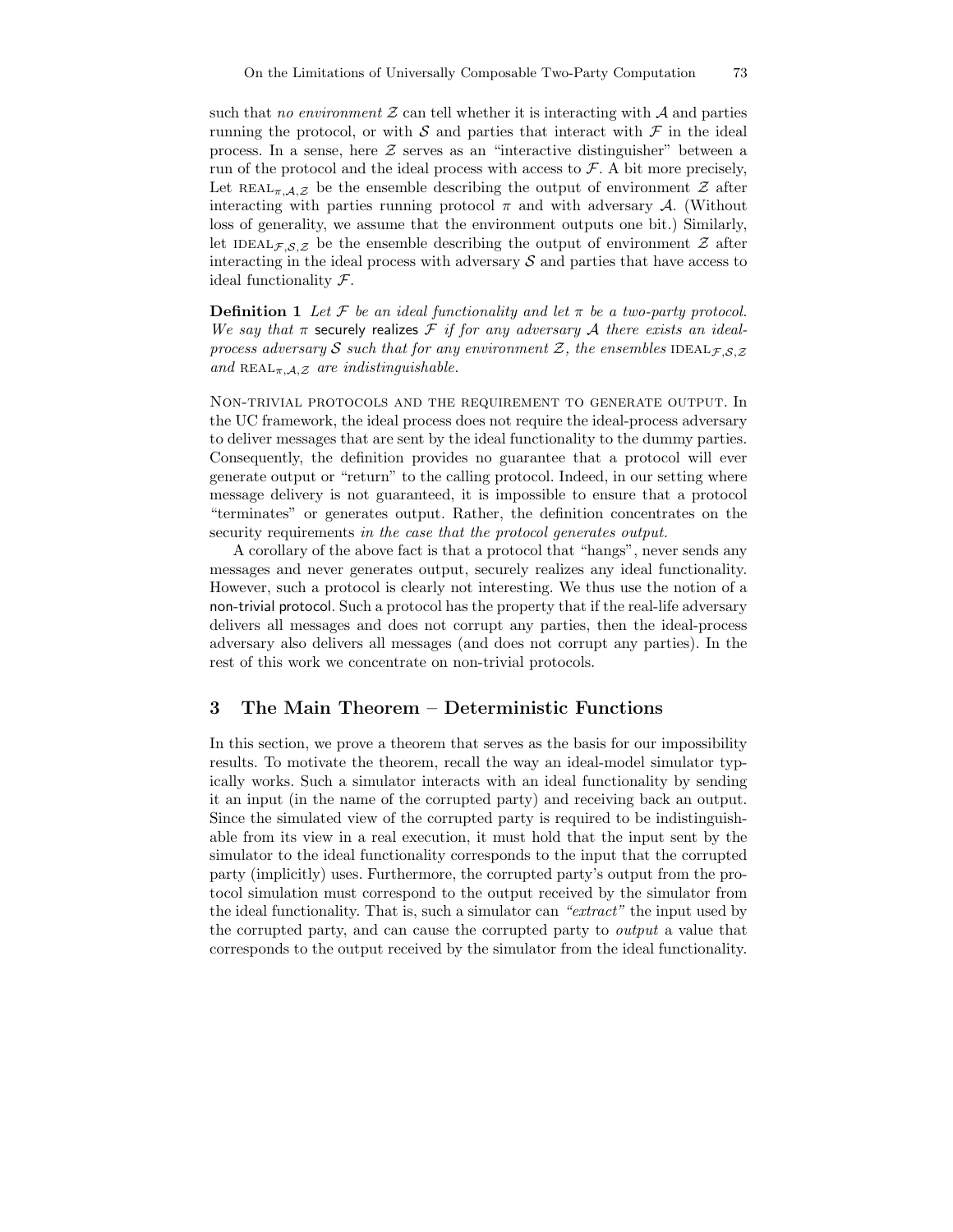#### 74 Ran Canetti, Eyal Kushilevitz, and Yehuda Lindell

The following theorem shows that, essentially, a malicious  $P_2$  can do "whatever" the simulator can do. That is, consider the simulator that exists when  $P_1$ is corrupted. This simulator can extract  $P_1$ 's input and can cause its output to be consistent with the output from the ideal functionality. Therefore,  $P_2$  (when interacting with an *honest*  $P_1$ ) can also extract  $P_1$ 's input and cause its output to be consistent with an ideally generated output. Indeed,  $P_2$  succeeds in doing this by internally running the ideal-process simulator for  $P_1$ . In other models of secure computation, this cannot be done because a simulator typically has some additional "power" that a malicious party does not. (This power is usually the ability to rewind a party or to hold its description or code.) Thus, we actually show that in the *plain model* and without an honest majority, the simulator for the UC setting has no power beyond what a real (adversarial) party can do in a real execution. This enables  $P_2$  to run the simulator as required. We now describe the above-mentioned strategy of  $P_2$ .

STRATEGY DESCRIPTION FOR  $P_2$ : The malicious  $P_2$  internally runs two separate machines (or entities):  $P_2^a$  and  $P_2^b$ . Entity  $P_2^a$  interacts with (the honest)  $P_1$  and runs the simulator that is guaranteed to exist for  $P_1$ , as described above. In contrast, entity  $P_2^b$  emulates the ideal functionality for the simulator as run by  $P_2^a$ . Loosely speaking, when  $P_2^a$  obtains  $P_1$ 's input, it hands it to  $P_2^b$ , who then computes the function output and hands it back to  $P_2^a$ . Entity  $P_2^a$  then continues with the emulation, and causes  $P_1$  to output the value that  $P_2^a$  received from  $P_2^b$ . We now formally define this strategy of  $P_2$ . We begin by defining the structure of this adversarial attack, which we call a "split adversarial strategy", and then proceed to define what it means for such a strategy to be "successful".

**Definition 2** (split adversarial strategy): Let  $f : X \times X \rightarrow \{0,1\}^*$  be a function and let  $\Pi_f$  be a protocol. Let  $X_2 \subseteq X$  be a polynomial-size subset of inputs (i.e.,  $|X_2| = \text{poly}(k)$ , where k is the security parameter), and let  $x_2 \in X_2$ . Then, a corrupted party  $P_2$  is said to run a split adversarial strategy if it proceeds as follows.  $P_2$  internally runs  $P_2^a$  and  $P_2^b$ . Next:

- 1. Upon input  $(X_2, x_2)$ , party  $P_2$  internally gives the machine  $P_2^b$  the input pair  $(X_2, x_2)$ .  $(P_2^a$  does not receive the input value. This fact will become important later.)
- 2. An execution between (an honest)  $P_1$  running  $\Pi_f$  and  $P_2$  works as follows:
	- (a)  $P_2^a$  interacts with  $P_1$  according to some specified strategy (to be fixed).
	- (b) At some stage of the execution  $P_2^a$  hands  $P_2^b$  a value  $x_1'$ .
	- (c) When  $P_2^b$  receives  $x'_1$  from  $P_2^a$ , it computes  $y = f(x'_1, x'_2)$  for some  $x'_2 \in$  $\ensuremath{\mathcal{X}}\xspace_2$  of its choice.<br> $^3$
	- (d)  $P_2^b$  hands  $P_2^a$  the value y, and  $P_2^a$  continues interacting with  $P_1$ .

Informally speaking, a split adversarial strategy is said to be *successful* if the value  $x'_1$  procured by  $P_2^a$  is essentially (the honest)  $P_1$ 's input. Furthermore,  $P_2^a$ 

<sup>&</sup>lt;sup>3</sup> The choice of  $x'_2$  can depend on the values of both  $x'_1$  and  $x_2$  and can be chosen by any efficient strategy. The fact that  $x_2'$  must come from the polynomial-size subset of inputs  $X_2$  is needed later.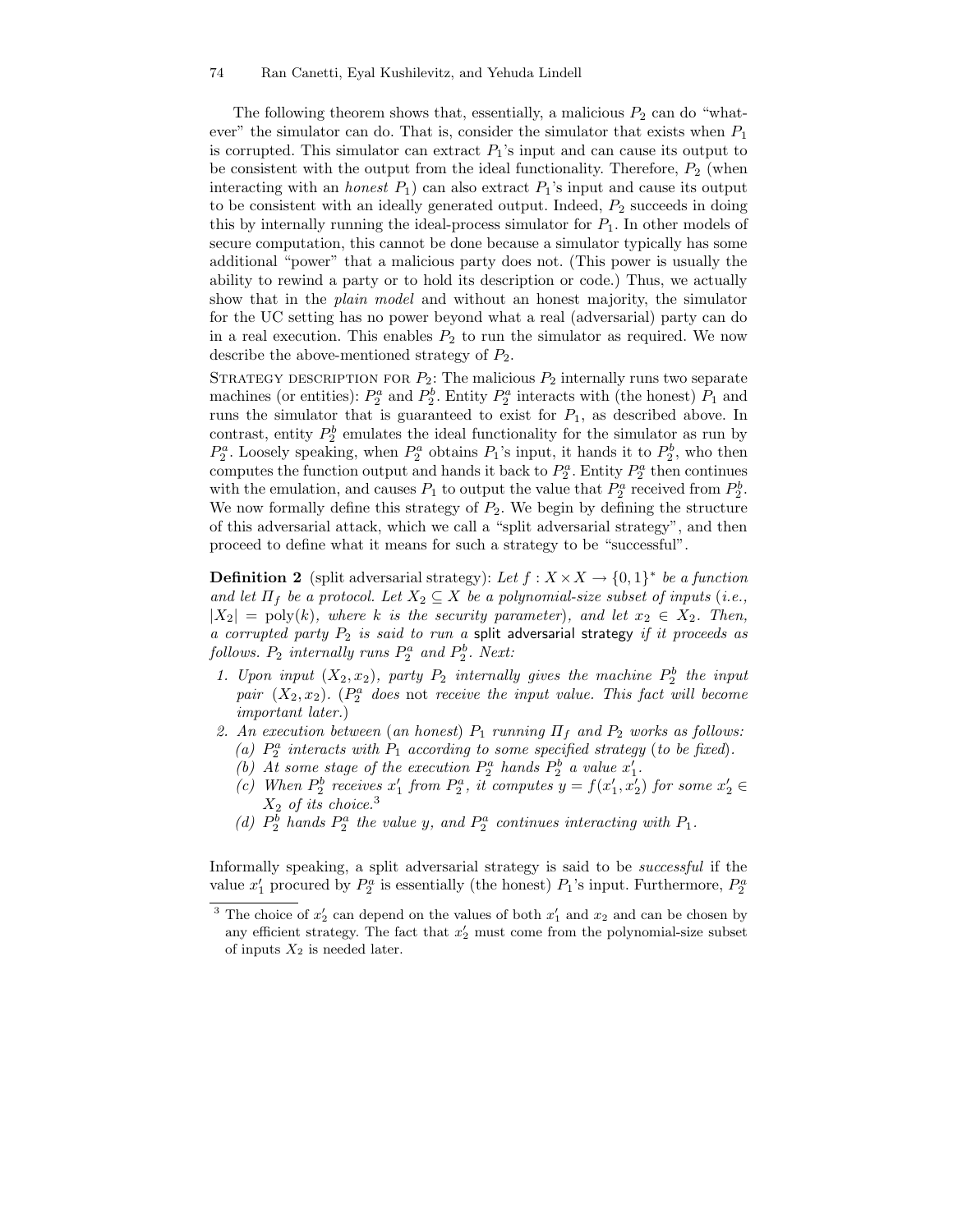should succeed in causing  $P_1$  to output the value y that it received from  $P_2^b$ . As mentioned,  $P_2^a$  does this by internally running the simulator that is guaranteed to exist for a corrupted  $P_1$ . This means that step 2b above corresponds to the ability of the simulator (as run by  $P_2^a$ ) to *extract*  $P_1$ 's input, and step 2d corresponds to the simulator's ability to cause the *output* of  $P_1$  to be consistent with the ideally computed output. Formally,

**Definition 3** Let Z be an environment who hands an input  $x_1 \in X$  to  $P_1$ and a pair  $(X_2, x_2)$  to  $P_2$ , where  $X_2 \subseteq X$ ,  $|X_2| = \text{poly}(k)$ , and  $x_2 \in_R X_2$ . Furthermore,  $Z$  continually activates  $P_1$  and  $P_2$  in succession. Then, a split adversarial strategy for  $P_2$  is said to be successful if in a real execution with the above  $\mathcal Z$  and an honest  $P_1$ , the following holds:

- 1. The value  $x'_1$  output by  $P_2^a$  in step 2b of Definition 2 is such that for every  $x_2 \in X_2, f(x_1', x_2) = f(x_1, x_2).$
- 2.  $P_1$  outputs y, where y is the value that  $P_2^b$  gives  $P_2^a$  in step 2d of Definition 2.

Loosely speaking, the theorem below states that a successful split adversarial strategy exists for any protocol that securely realizes a two-party function. In Section 4, we will show that the existence of successful split adversarial strategies rules out the possibility of securely realizing large classes of functions. We are now ready to state the theorem:

**Theorem 4** Let f be a two-party function, and let  $\mathcal{F}_f$  be the two-party ideal functionality that receives  $x_1$  and  $x_2$  from  $P_1$  and  $P_2$ , respectively, and hands both parties  $f(x_1, x_2)$ . If  $\mathcal{F}_f$  can be securely realized by a non-trivial protocol<sup>4</sup>  $\Pi_f$ , then there exists a machine  $P_2^a$  such that, except with negligible probability, the split adversarial strategy for  $P_2 = (P_2^a, P_2^b)$  is successful.

**Proof:** The intuition behind the proof is as follows. If  $\mathcal{F}_f$  can be securely realized by a protocol  $\Pi_{\mathcal{F}}$ , then this implies that for any real-life adversary  $\mathcal A$ (and environment  $\mathcal{Z}$ ), there exists an ideal-process adversary (or "simulator")  $\mathcal{S}$ . As we have mentioned, this simulator interacts with the ideal process and must hand it the input that is (implicitly) used by the corrupted party. That is,  $\mathcal S$ must be able to *extract* a corrupted party's input. Now, consider the case that  $A$ controls party  $P_1$  and so S must extract  $P_1$ 's input. The key point in the proof is that  $\mathcal S$  must essentially accomplish this extraction without any rewinding and without access to anything beyond the protocol messages. This is due to the following observations. First,  $S$  interacts with the environment  $\mathcal Z$  in the same way that parties interact with each other in a real execution. That is,  $Z$  is a party that sits externally to  $S$  (or, otherwise stated,  $S$  has only black-box access to  $\mathcal{Z}$ ) and  $\mathcal{S}$  is not able to rewind  $\mathcal{Z}$ . Now, since  $\mathcal{Z}$  and  $\mathcal{A}$  can actively cooperate in attacking the protocol,  $\mathcal Z$  can generate all the adversarial messages, with  $\mathcal A$ 

<sup>4</sup> Recall that a non-trivial protocol is such that if the real model adversary corrupts no party and delivers all messages, then so does the ideal model adversary. This rules out the trivial protocol that does not generate output. See Section 2 for details.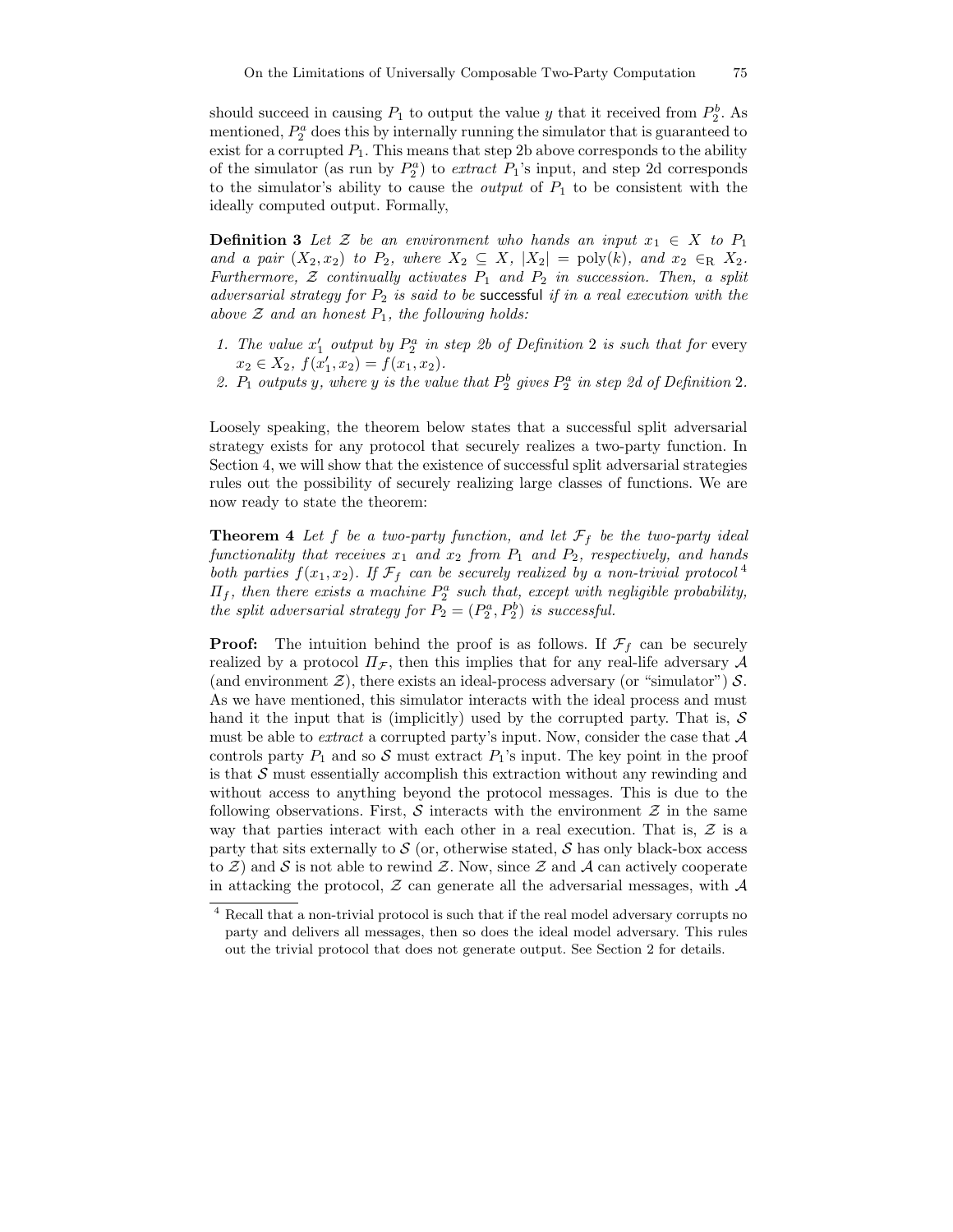just forwarding them to their intended recipients. This implies that  $S$  actually has to extract the input from  $\mathcal Z$ . However, as mentioned,  $\mathcal S$  interacts with  $\mathcal Z$  in the same way that real parties interact in a protocol execution. Given that  $S$  can extract in such circumstances, it follows that a malicious  $P_2$  interacting in a real protocol execution with an honest  $P_1$ , can also extract  $P_1$ 's input (by using  $S$ ). Thus,  $P_2^a$ 's strategy is to run the code of the simulator S (and the role of  $P_2^b$  is to emulate S's interface with  $\mathcal{F}_f$ ). The above explains the ability of  $P_2^a$  to extract  $P_1$ 's input. The fact that  $P_2^a$  causes the honest  $P_1$  to output  $y = f(x_1, x_2)$  also follows from the properties of  $S$ . We now formally prove the above, by formalizing a split adversarial strategy, and proving that it is successful.

First, we formulate the simulator S mentioned above. Assume that  $\mathcal{F}_f$  can be securely realized by a protocol  $\Pi_f$ . Then, for every adversary A there exists a simulator  $S$  such that no environment  $\mathcal Z$  can distinguish between an execution of the ideal process with S and  $\mathcal{F}_f$  and an execution of the real protocol  $\Pi_f$  with A. We now define a specific adversary  $A$  and environment  $Z$ . The adversary  $A$ controls party  $P_1$  and is a dummy adversary who acts as a bridge that passes messages between  $\mathcal Z$  and  $P_2$ . Now, let  $X_2$  be some polynomial-size set of inputs (chosen by  $\mathcal{Z}$ ), and let  $(x_1, x_2)$  be  $P_1$  and  $P_2$ 's respective inputs as decided by Z, where  $x_2 \in_R X_2$ . Then, Z writes  $(X_2, x_2)$  on  $P_2$ 's input tape and plays the role of honest  $P_1$  on input  $x_1$  by itself. That is,  $\mathcal Z$  runs  $P_1$ 's protocol instructions in  $\Pi_f$  on input  $x_1$  and the incoming messages that it receives from A (which are in turn received from  $P_2$ ). The messages that  $\mathcal Z$  passes to  $\mathcal A$  are exactly the messages as computed by an honest  $P_1$  according to  $\Pi_f$ . At the conclusion of the execution of  $\Pi_f$ , the environment  $\mathcal Z$  obtains some output, as defined by the protocol specification for  $P_1$  that  $\mathcal Z$  runs internally; we call this  $\mathcal Z$ 's local  $P_1$ -output.  $\mathcal Z$  then reads  $P_2$ 's output tape and outputs 1 if and only if  $\mathcal Z$ 's local  $P_1$ -output and  $P_2$ 's output both equal  $f(x_1, x_2)$ . Observe that in the real-life model  $\mathcal Z$  outputs 1 with probability negligibly close to 1. This is because such an execution of  $\Pi_f$ , with the above  $\mathcal Z$  and  $\mathcal A$ , looks exactly like an execution between two honest parties  $P_1$  and  $P_2$  upon inputs  $x_1$  and  $x_2$ , respectively. Now, since  $\Pi_f$  is a non-trivial protocol, in an ideal execution with no corrupted parties, both parties output  $f(x_1, x_2)$ . Therefore, the same result must also hold in a real execution (except with negligible probability).

We now describe the strategy for  $P_2^a$ . By the assumption that  $\Pi_f$  securely realizes  $\mathcal{F}_f$ , there exists an ideal process simulator S for the *specific* A (and  $Z$ ) described above, where  $P_1$  is corrupted.  $P_2^a$  invokes this simulator S and emulates an ideal process execution of  $S$  with the above  $A$  and  $Z$ . That is, every message that  $P_2^a$  receives from  $P_1$  it forwards to S as if S received it from Z. Likewise, every message that S sends to Z in the emulation,  $P_2^a$  forwards to  $P_1$ in the real execution. When S outputs a value  $x'_1$  that it intends to send to  $\mathcal{F}_f$ , entity  $P_2^a$  hands it to  $P_2^b$ . Then, when  $P_2^a$  receives a value y back from  $P_2^b$ , it passes this to S, as if S receives it from  $\mathcal{F}_f$ , and continues with the emulation. (Recall that this value y is computed by  $P_2^b$  and equals  $f(x'_1, x'_2)$ .)

We now prove that, except with negligible probability, the above  $P_2^a$  is such that  $P_2 = (P_2^a, P_2^b)$  is a successful split adversarial strategy. That is, we prove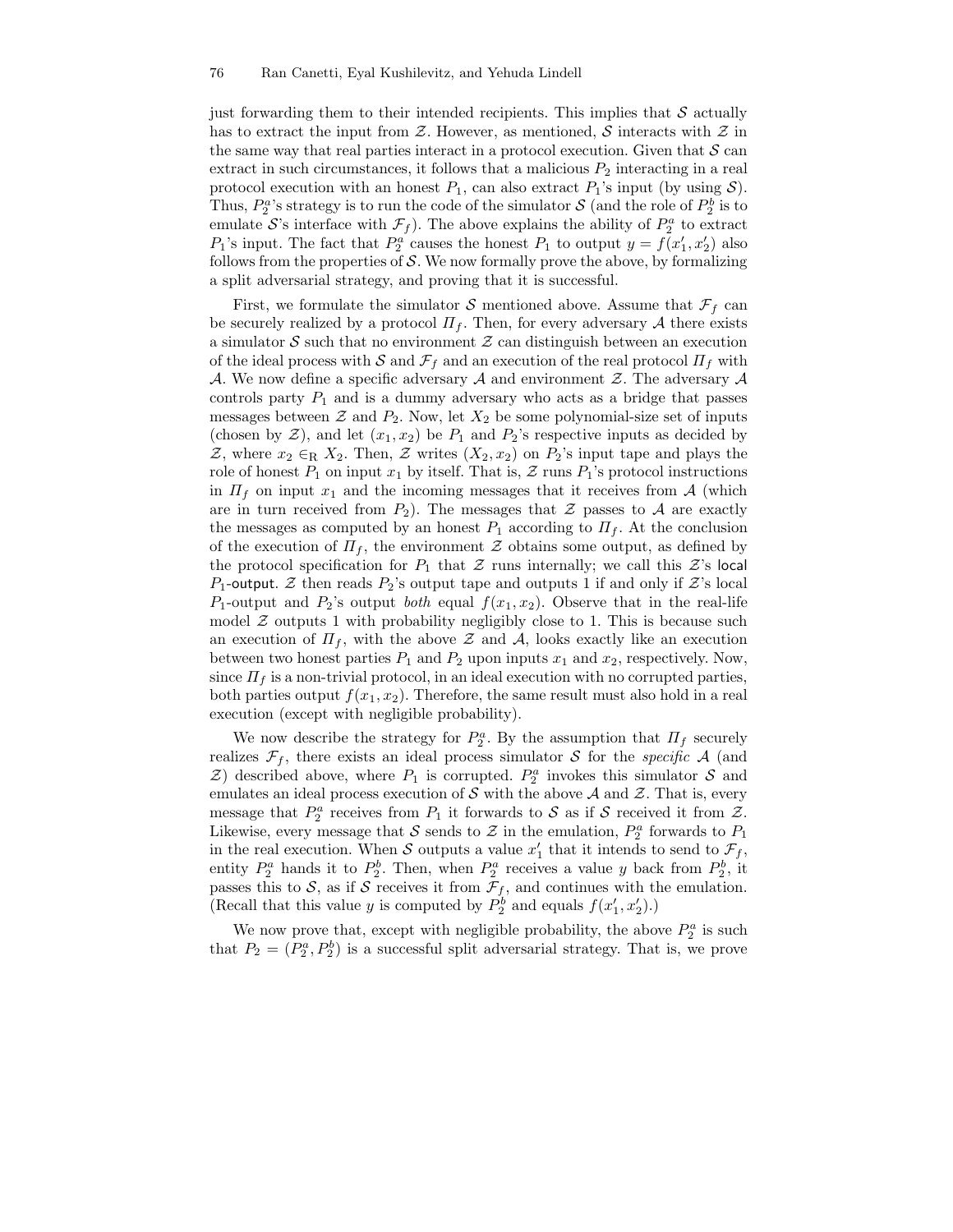that items (1) and (2) from Definition 3 hold with respect to this  $P_2$ . We begin by proving that, except with negligible probability, the value  $x'_1$  output by  $P_2^a$ is such that for every  $x_2 \in X_2$ ,  $f(x'_1, x_2) = f(x_1, x_2)$ . First, we claim that  $S$ 's view in the ideal process with the above  $A$  and  $Z$  is identical to its view in the emulation with  $P_2 = (P_2^a, P_2^b)$ . (Actually, for now it suffices to show that this holds until the point that S outputs  $x_1'$ . To see this, notice that in the ideal process with A and Z, the simulator S holds the code of A. However, all A does is forwarding messages between  $\mathcal Z$  and  $P_2$ . Thus, the only "information" received by  $S$  is through the messages that it receives from  $Z$ . Now, recall that in this ideal process,  $\mathcal Z$  plays the honest  $P_1$  strategy upon input  $x_1$ . Therefore, the messages that  $S$  receives from  $Z$  are distributed exactly like the messages that S receives from the honest  $P_1$  in the emulation with  $P_2 = (P_2^a, P_2^b)$ . Since this is the only information received by S until the point that S outputs  $x'_1$ , we have that its views in both cases are identical. It remains to show that in the ideal process with A and Z, simulator S must obtain and send  $\mathcal{F}_f$  an input  $x'_1$  such that for every  $x_2 \in X_2$ ,  $f(x'_1, x_2) = f(x_1, x_2)$ , except with negligible probability. (Item (1) follows from this because if S obtains such an  $x'_1$  in the ideal process, then it also obtains it in the emulation with  $P_2 = (P_2^a, P_2^b)$  where its view is identical.) This can be seen as follows. Assume, by contradiction, that with nonnegligible probability  $x'_1$  is such that for some  $\tilde{x}_2 \in X_2$ ,  $f(x'_1, \tilde{x}_2) \neq f(x_1, \tilde{x}_2)$ . Now, if in an ideal execution,  $P_2$ 's input equals  $\tilde{x}_2$  and S sends  $x'_1$  to  $\mathcal{F}_f$ , then  $P_2$  outputs  $f(x_1', x_2) \neq f(x_1, x_2)$ . By the specification of  $\mathcal{Z}$ , when this occurs  $Z$  outputs 0. Now, recall that  $X_2$  is of polynomial size and that  $P_2$ 's input is uniformly chosen from  $X_2$ . Furthermore, the probability that S sends  $x'_1$  such that  $f(x_1', \tilde{x}_2) \neq f(x_1, \tilde{x}_2)$  is independent of the choice of  $x_2$  for  $P_2$ . Therefore, the overall probability that  $\mathcal Z$  outputs 0 in the ideal process is non-negligible. However, we have already argued above that in a real protocol execution,  $\mathcal Z$ outputs 1 with overwhelming probability. Thus,  $\mathcal Z$  distinguishes the real and ideal executions, contradicting the security of the protocol. We conclude that except with negligible probability, item (1) of Definition 3 holds.

We proceed to prove item (2) of Definition 3. Assume, by contradiction, that in the emulation with  $P_2 = (P_2^a, P_2^b)$ , party  $P_1$  outputs  $y' \neq y$  with non-negligible probability (recall that  $y = f(x_1', x_2')$ ). First, consider the following thought experiment: Modify  $P_2^b$  so that instead of choosing  $x_2'$  as some function of  $x_1'$ and  $x_2$ , it chooses  $x_2 \in_R X_2$  instead; denote this modified party  $\tilde{P}_2^b$ . It follows that with probability  $1/|X_2|$ , the value chosen by the modified  $\tilde{P}_2^{\bar{b}}$  equals the value chosen by the unmodified  $P_2^b$ . Therefore, the probability that  $P_1$  outputs  $y' \neq y$  in an emulation with the modified  $\tilde{P}_2 = (P_2^a, \tilde{P}_2^b)$  equals  $1/|X_2|$  times the (non-negligible) probability that this occurred with the unmodified  $P_2^b$ . Since  $X_2$ is of polynomial size, we conclude that  $P_1$  outputs  $y' \neq y$  with non-negligible probability in an emulation with the modified  $\tilde{P}_2 = (P_2^a, \tilde{P}_2^b)$ . Next, we claim that the view of S in the ideal process with Z and  $\mathcal{F}_f$  is identical to its view in the emulation by  $\tilde{P}_2 = (P_2^a, \tilde{P}_2^b)$ . The fact that this holds until S outputs  $x'_1$  was shown above in the proof of item (1). The fact that it holds from that point on follows from the observation that in the emulation by  $\tilde{P}_2 = (P_2^a, \tilde{P}_2^b)$ , simulator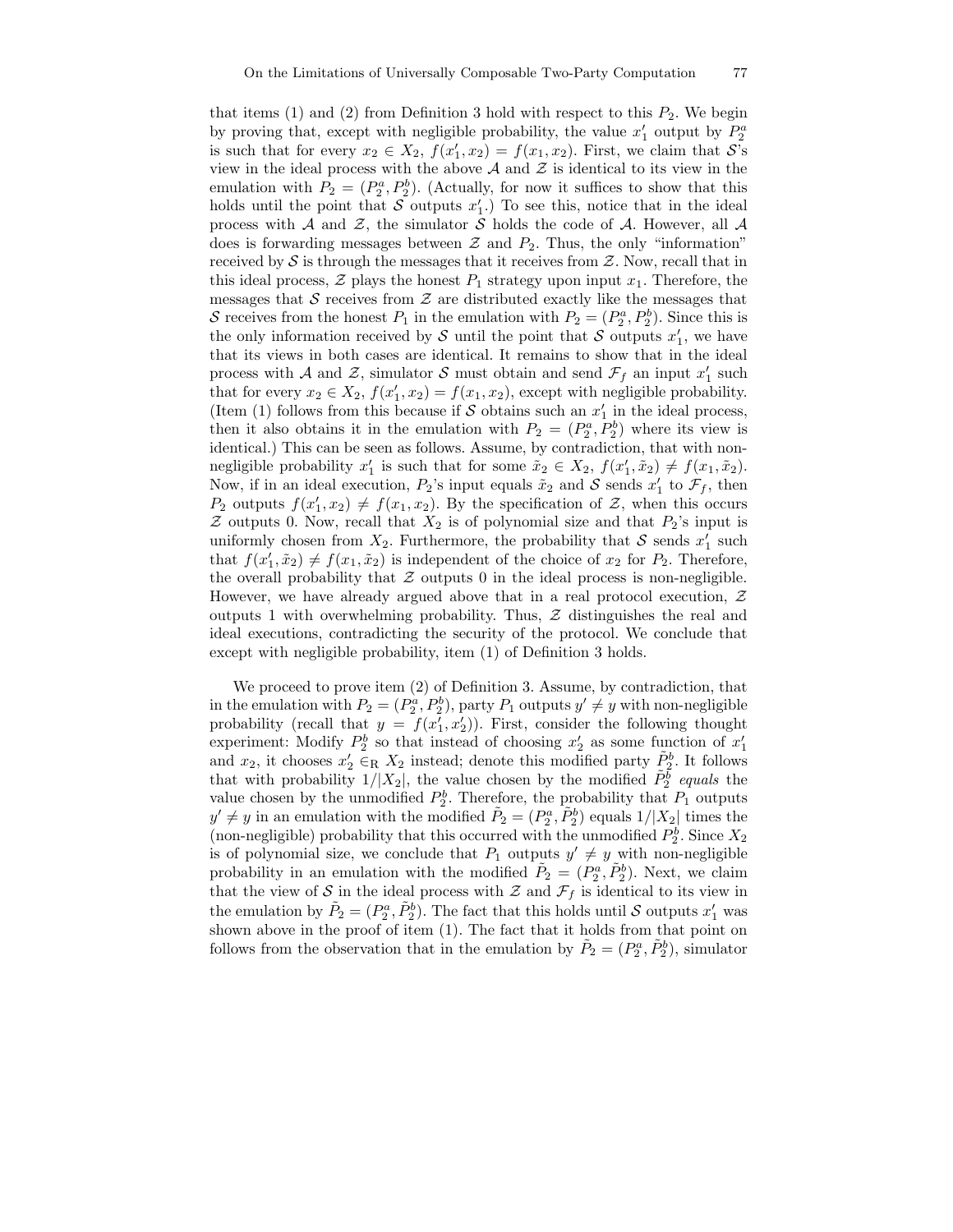S receives  $f(x'_1, x'_2)$  where  $x'_2 \in_R X_2$ . However, this is exactly the same as it receives in an ideal execution (where  $\mathcal Z$  chooses  $x_2 \in_R X_2$  and gives it to the honest  $P_2$ ). It follows that the distribution of messages received by  $P_1$  in a real execution with  $\tilde{P}_2 = (P_2^a, \tilde{P}_2^b)$  is exactly the same as the distribution of messages received by  $\mathcal Z$  from  $\mathcal S$  in the ideal process. Thus,  $\mathcal Z$ 's local  $P_1$ -output is identically distributed to  $P_1$ 's output in the emulation with  $\tilde{P}_2 = (P_2^a, \tilde{P}_2^b)$ . Since in this emulation  $P_1$  outputs  $y' \neq y$  with non-negligible probability, we have that  $\mathcal{Z}$ 's local  $P_1$ -output in the ideal process is also not equal to y with non-negligible probability. By the specification of  $\mathcal{Z}$ , it follows that  $\mathcal Z$  outputs 0 in the ideal process with non-negligible probability. This is a contradiction because in a real execution  $\mathcal Z$  outputs 0 with at most negligible probability. Thus,  $\mathcal Z$  distinguishes the real and ideal processes. This completes the proof.

## 4 A Characterization for Deterministic Functionalities

This section provides a characterization of two-party deterministic functions with a single output that can be securely computed in the UC framework without any set-up assumptions. More specifically, let  $f: X \times X \to \{0,1\}^*$  be a deterministic function. Say that  $f$  is realizable if there exists a protocol that securely realizes the ideal functionality  $\mathcal{F}_f$  that obtains a value  $x_1 \in X$  from  $P_1$ , a value  $x_2 \in X$ from  $P_2$ , and hands  $f(x_1, x_2)$  to both  $P_1$  and  $P_2$ . We provide a characterization of the realizable functions  $f$ .

This section is organized as follows: We first present a characterization for the case of functions that depend on only one of the two inputs. Next, we present two different impossibility results for functions that depend on both inputs. Finally, we combine all results to obtain the desired characterization. All the impossibility results here are obtained by applying Theorem 4 to the specific setting.

It is stressed that the functionalities that we consider provide outputs to both parties, and that our results do not rely in any way on the fact that a corrupted party can always abort the computation after it has learned the joint output, and before the other party does. Indeed, the UC framework explicitly *permits* such behavior, by stating that even in the ideal process, parties are not guaranteed to obtain output (if the ideal-model adversary chooses to do so).

#### 4.1 Functions of one input

This section considers functions that depend on only one party's input. We show that a function of this type can be securely computed in a universally composable way if and only if it is efficiently invertible. Formally,

**Definition 5** A function  $f: X \to \{0,1\}^*$  is efficiently invertible if there exists a probabilistic polynomial-time inverting machine M such that for every (nonuniform) polynomial-time samplable distribution  $\hat{X}$  over  $X$ ,

 $Pr_{x \leftarrow \hat{X}}[M(1^k, f(x)) \in f^{-1}(f(x))] > 1 - \mu(k)$ 

for some negligible function  $\mu(\cdot)$ .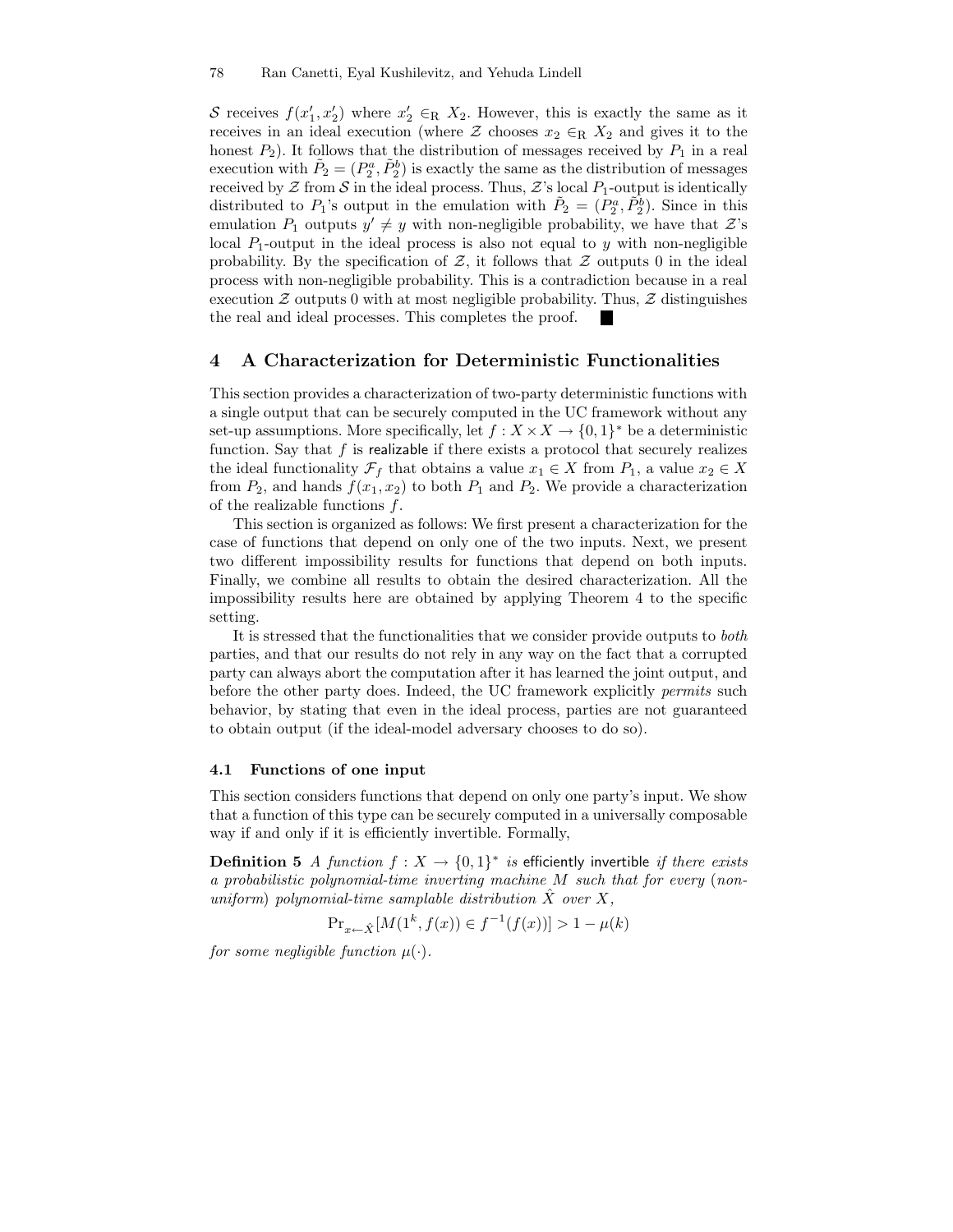Discussion. A few remarks regarding Definition 5: First, note that every function  $f$  on a finite domain  $X$  is efficiently invertible. Second, note that a function that is not efficiently invertible is not necessarily even weakly one-way. This is because the definition of invertibility requires the existence of an inverter that works for all distributions, rather than only for the uniform distribution (as in the case of one way functions). In fact, a function that is not efficiently invertible can be constructed from any NP-language  $L$  that is not in  $BPP$ , as follows. Let  $R_L$  be the NP-relation for L, i.e.,  $x \in L$  iff  $\exists w$  s.t.  $R_L(x, w) = 1$ . Then, define  $f_L(x, w) = (x, R_L(x, w))$ . It is easy to see that  $f_L$  is not efficiently invertible unless  $L \in BPP$  (this holds only when the distributions  $\hat{X}$  are allowed to be non-uniform).

Finally, note that a function  $f<sub>L</sub>$  as defined above corresponds in fact to the ideal zero-knowledge functionality for the language L. That is, the ideal functionality  $\mathcal{F}_{f_L}$  as defined above is exactly the ideal zero-knowledge functionality  $\mathcal{F}_{z k}^{R_L}$  for relation  $R_L$ , as defined in [C01,CLOS02]. Consequently, the characterization theorem below (Theorem 6) provides, as a special case, an alternative proof that  $\mathcal{F}_{zk}^{R_L}$  cannot be realized unless  $L \in BPP$  [C01].

We now show that a function  $f$  that depends on only one party's input is realizable if and only if it is efficiently invertible.

**Theorem 6** Let  $f: X \to \{0,1\}^*$  be a function and let  $\mathcal{F}_f$  be a functionality that receives x from  $P_1$  and sends  $f(x)$  to  $P_2$ . Then,  $\mathcal{F}_f$  can be securely realized in a universally composable way by a non-trivial protocol if and only if  $f$  is efficiently invertible.

**Proof:** We first show that if  $f$  is efficiently invertible then it can be securely realized. This is done by the following simple protocol: Upon input  $x$  and security parameter k, party  $P_1$  computes  $y = f(x)$  and runs the inverting machine M on  $(1^k, y)$ . Then,  $P_1$  sends  $P_2$  the value x' output by M. (In order to guarantee security against an external adversary that does not corrupt any party, the value  $x'$  will be sent encrypted, say using a shared key that is the result of a universally composable key exchange protocol run by the parties.) Simulation of this protocol is demonstrated by constructing a simulator who receives  $y = f(x)$ , and simulates  $P_1$  sending  $P_2$  the output of  $M(1^k, y)$ . Details are omitted.

Let  $f$  be a function that is not efficiently invertible. Then, for every nonuniform polynomial-time machine  $M$  there exists a polynomial-time samplable distribution  $\hat{X}$  over X such that  $Pr_{x \leftarrow \hat{X}}[M(1^k, f(x)) \neq f^{-1}(f(x))]$  is nonnegligible. We now show the impossibility of realizing such an  $f$ . Assume, by contradiction, that there exists a protocol  $\Pi_f$  that securely realizes f. Consider a real execution of  $\Pi_f$  with an honest  $P_1$  (with input x), and a corrupted  $P_2$ who runs a successful split adversarial strategy. (By Theorem 4, such a successful strategy exists.) The adversary  $A$ , who controls  $P_2$ , is such that at the conclusion of the execution, it hands  $\mathcal Z$  the value  $x'$  obtained in step 2b of Definition 2. Finally, define the environment  $\mathcal Z$  for this scenario to be so that it samples a value x from some distribution  $\hat{X}$  and hands it to  $P_1$ . Then,  $\hat{Z}$  outputs 1 if and only if  $x' \in f^{-1}(f(x))$ , where x' is the value that it receives from A. Observe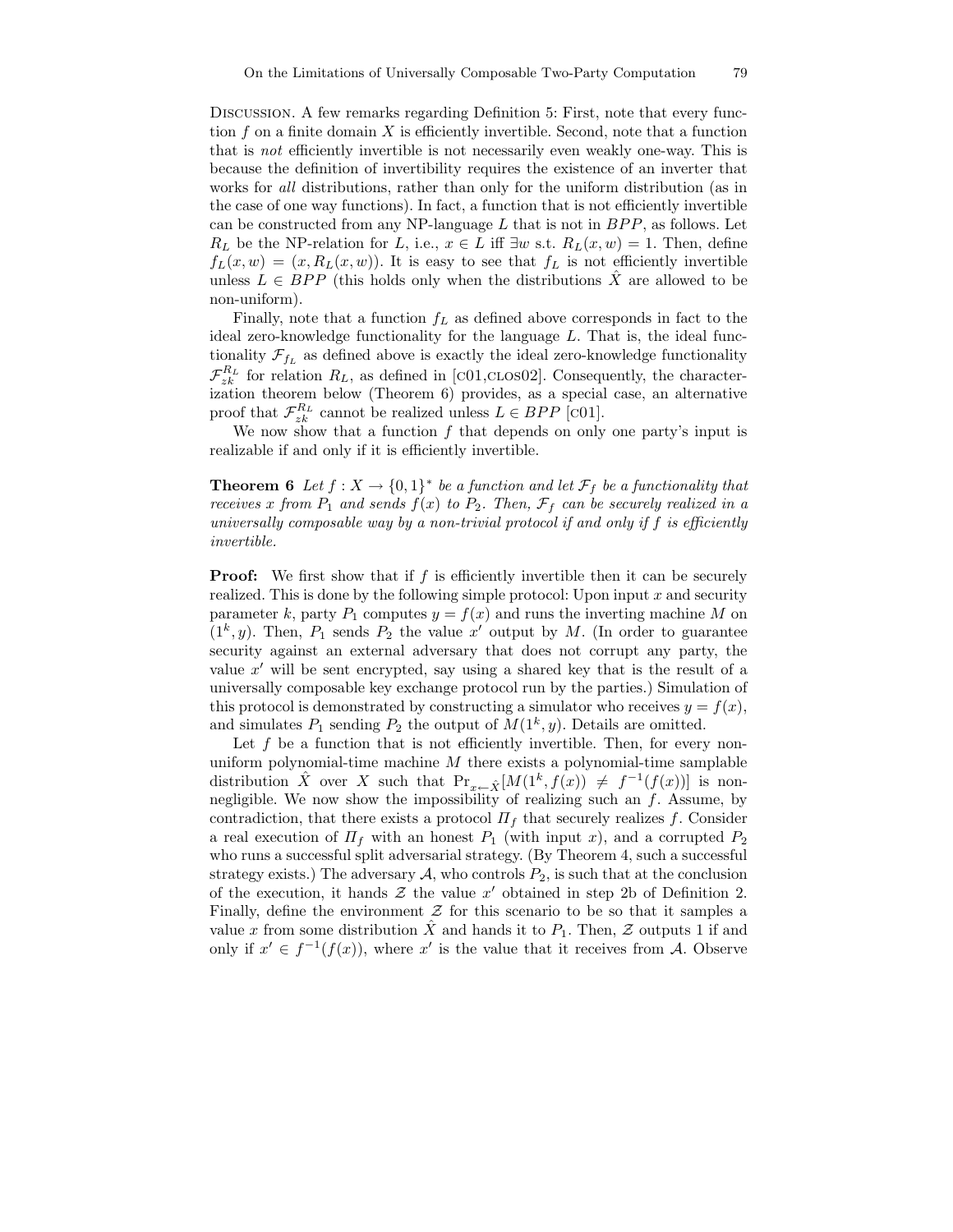|            | $\alpha_2$     |  |
|------------|----------------|--|
| $\alpha_1$ | $\overline{a}$ |  |
|            | α              |  |

**Table 1.** An Insecure Minor (assuming  $b \neq c$ )

that by item (1) of Definition 3,  $f(x') = f(x)$  with overwhelming probability and so in a real execution,  $Z$  outputs 1 with overwhelming probability. (Here, the set  $X_2$  described in Definition 2 contains the empty input.)

Next, consider an ideal execution with the same  $\mathcal Z$  and with an ideal-process simulator  $S_2$  for the above  $P_2$ . Clearly, in such an ideal execution  $S_2$  receives  $f(x)$ only (because all it sees is the output of the corrupted party  $P_2$ ). Nevertheless,  $S_2$  succeeds in handing Z a value x' such that  $f(x') = f(x)$ ; otherwise, Z would distinguish a real execution from an ideal one. Thus,  $S_2$  can be used to construct an inverting machine M for f: Given  $y = f(x)$ , M runs  $S_2$ , gives it y in the name of  $\mathcal{F}_f$ , and outputs whatever value  $\mathcal{S}_2$  hands to  $\mathcal{Z}$ . The fact that M is a valid inverting machine follows from the above argument. That is, if there exists an efficiently samplable distribution  $\hat{X}$  for which M does not succeed in inverting f, then when the environment  $\mathcal Z$  chooses x according to  $\hat X$ , it distinguishes the real and ideal executions with non-negligible probability. This contradicts the fact that f is not efficiently invertible, concluding the proof.

#### 4.2 Functions with Insecure Minors

This section presents an impossibility result for realizing two-input functions with a special combinatorial property, namely the existence of an insecure minor. In fact, this property was already used to show non-realizability results in a different context of informational-theoretic security [bmm99].

A function  $f: X \times X \to \{0,1\}^*$  is said to contain an insecure minor if there exist inputs  $\alpha_1, \alpha'_1, \alpha_2$  and  $\alpha'_2$  such that  $f(\alpha_1, \alpha_2) = f(\alpha'_1, \alpha_2)$  and  $f(\alpha_1, \alpha'_2) \neq$  $f(\alpha_1', \alpha_2')$ ; see Table 1. (In the case of boolean functions, the notion of an insecure minor boils down to the so called "embedded-OR"; see, e.g., [kkmo00].) Such a function has the property that when  $P_2$  has input  $\alpha_2$ , then party  $P_1$ 's input is "hidden" (i.e., given  $y = f(x_1, \alpha_2)$ , it is impossible for  $P_2$  to know whether  $P_1$ 's input,  $x_1$ , was  $\alpha_1$  or  $\alpha'_1$ ). Furthermore,  $\alpha_1$  and  $\alpha'_1$  are not "equivalent", in that when  $P_2$  has  $\alpha'_2$  for input, then the result of the computation with  $P_1$  having  $x_1 = \alpha_1$  differs from the result when  $P_1$  has  $x_1 = \alpha'_1$  (because  $f(\alpha_1, \alpha'_2) \neq$  $f(\alpha'_1, \alpha'_2)$ ). We stress that there is no requirement that  $f(\alpha_1, \alpha_2) \neq f(\alpha_1, \alpha'_2)$  or  $f(\alpha'_1,\alpha_2) \neq f(\alpha'_1,\alpha'_2)$  (i.e., in Table 1, a may equal b or c, but clearly not both). We now show that no function containing an insecure minor can be securely computed without set-up assumptions. (In the treatment below the roles of  $P_1$ and  $P_2$  may be switched.)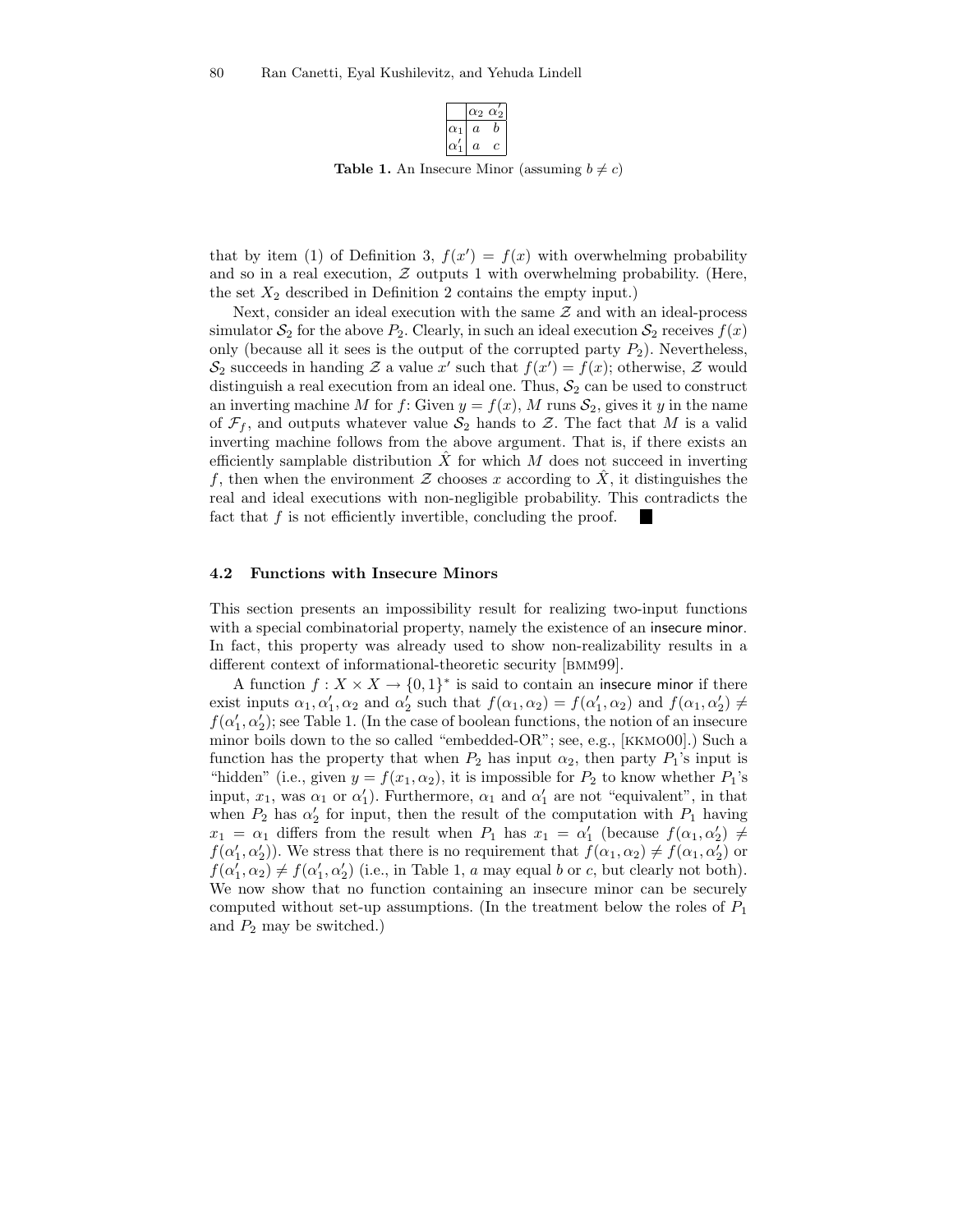Theorem 7 Let f be a two-party function containing an insecure minor, and let  $\mathcal{F}_f$  be the two-party ideal functionality that receives  $x_1$  and  $x_2$  from  $P_1$  and  $P_2$  respectively, and hands both parties  $f(x_1, x_2)$ . Then,  $\mathcal{F}_f$  cannot be securely realized by a non-trivial protocol.

**Proof:** We prove this theorem using Theorem 4 and item (1) of Definition 3. As we have mentioned above, a function with an insecure minor hides the input of  $P_1$ . However, by Theorem 4,  $P_2$  can obtain  $P_1$ 's input. This results in a contradiction.

Formally, let f be a function and let  $\alpha_1, \alpha'_1, \alpha_2, \alpha'_2$  form an insecure minor in f. Assume by contradiction that  $\mathcal{F}_f$  can be securely realized by a protocol  $\Pi_f$ . Then, consider a real execution of  $\Pi_f$  with an honest  $P_1$  and a corrupted  $P_2$ who runs a successful split adversarial strategy. (By Theorem 4, such a successful strategy exists.) The environment  $\mathcal Z$  for this execution chooses a pair of inputs  $(x_1, x_2)$  where  $x_1 \in_R \{\alpha_1, \alpha'_1\}$  and  $x_2 \in_R \{\alpha_2, \alpha'_2\}$ .<sup>5</sup> (I.e., in this case the set  $X_2$  described in Definition 2 equals  $\{\alpha_2,\alpha_2\}$ .)  $\mathcal{Z}$  then gives  $P_1$  and  $P_2$  their respective inputs,  $x_1$  and  $x_2$ . Now, since  $P_2$  is successful,  $P_2^a$  must output  $x_1'$ such that for every  $x_2 \in X_2$ ,  $f(x_1, x_2) = f(x_1, x_2)$ . When A receives the value  $x'_1$  (from  $P_2$ ), it checks if  $f(x'_1, x_2) = f(\alpha_1, x_2)$  or if  $f(x'_1, x_2) = f(\alpha'_1, x_2)$  (recall that A knows  $x_2$ ). Note that since  $\alpha'_2 \in X_2$ , the value  $x'_1$  must match only one of  $\alpha_1$  and  $\alpha'_1$ . A then hands  $\mathcal Z$  the value  $\alpha_1$  or  $\alpha'_1$  appropriately (i.e., according to which input matches  $x_1'$ ). Finally,  $\mathcal Z$  outputs 1 if and only if the value that it receives from A equals  $x_1$ . Observe that by item (1) of Definition 3, in the above real execution,  $Z$  outputs 1 with overwhelming probability.

Next, consider an ideal execution with the above  $A$  and  $Z$ . By the assumption that  $\mathcal{F}_f$  is secure, there exists an appropriate ideal process simulator  $\mathcal{S}_2$  for the corrupt  $P_2$ . Now,  $S_2$  is given the output  $f(x_1, x_2)$  and must provide  $\mathcal Z$  with the value  $x_1$  with overwhelming probability. (Recall that in the real execution, A provides  $\mathcal Z$  with this value with overwhelming probability.) We conclude by analyzing the probability that  $S$  can succeed in such a task. First, with probability 1/2, we have that  $x_2 = \alpha'_2$ . In this case,  $f(\alpha_1, x_2) \neq f(\alpha'_1, x_2)$ . Therefore,  $\mathcal{S}_2$  can always succeed in obtaining the correct  $x_1$ . However, with probability 1/2, we have that  $x_2 = \alpha_2$ . In this case,  $f(\alpha_1, x_2) = f(\alpha'_1, x_2)$ . Therefore, information theoretically,  $S_2$  can obtain the correct  $x_1$  with probability at most  $1/2$ . It follows that  $Z$  outputs 0 in such an ideal execution with probability at least  $1/4$ . Therefore,  $Z$  distinguishes the ideal and real executions with non-negligible probability, in contradiction to the security of  $\Pi_f$ .

#### 4.3 Functions with embedded-XOR

This section presents an impossibility result for realizing two-input functions with another combinatorial property, namely the existence of an embedded-XOR. A function f is said to contain an embedded-XOR if there exist inputs  $\alpha_1, \alpha'_1, \alpha_2$ 

 $5$  Since  $\mathcal Z$  is non-uniform, we can assume that it is given an insecure minor of  $f$  for auxiliary input.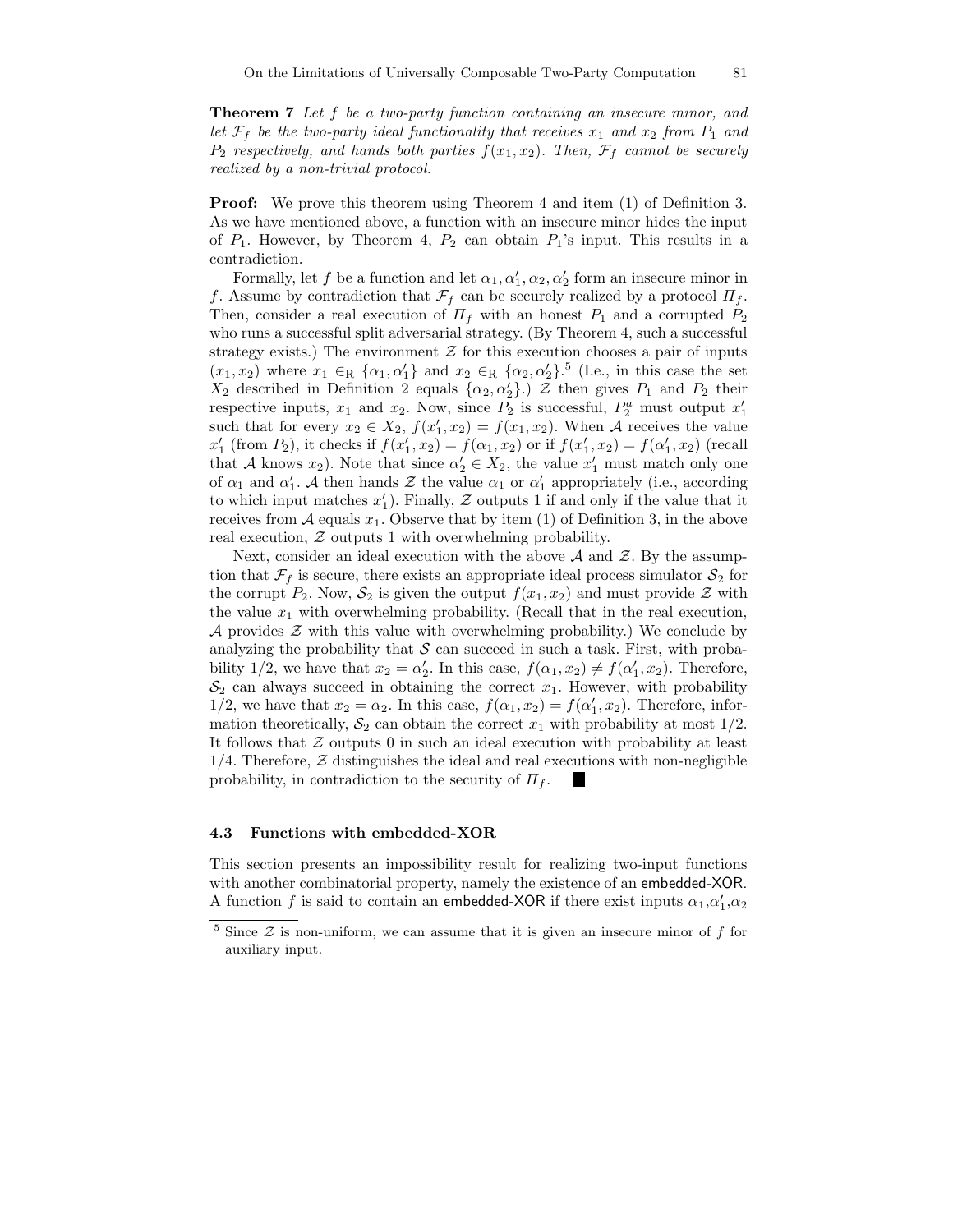|  | $\alpha_2 \alpha'_2$                                                      |                                                                             |
|--|---------------------------------------------------------------------------|-----------------------------------------------------------------------------|
|  | $\begin{array}{c cc}\n\alpha_1 & a & b \\ \alpha'_1 & c & d\n\end{array}$ |                                                                             |
|  |                                                                           |                                                                             |
|  |                                                                           | <b>Table 2.</b> An Embedded-XOR – if $\{a, d\} \cap \{b, c\} = \emptyset$ . |

and  $\alpha'_2$  such that the two sets  $A_0 \stackrel{\text{def}}{=} \{f(\alpha_1, \alpha_2), f(\alpha'_1, \alpha'_2)\}\$  and  $A_1 \stackrel{\text{def}}{=} \{f(\alpha_1, \alpha'_2),$  $f(\alpha'_1, \alpha_2)$  are disjoint; see Table 2. (In other words, the table describes an embedded-XOR if no two elements in a single row or column are equal. The name "embedded-XOR" originates from the case of boolean functions  $f$ , where one can pick  $A_0 = \{0\}$  and  $A_1 = \{1\}$ .) The intuitive idea is that none of the parties, based on its input (among those in the embedded-XOR sub-domain), should be able to bias the output towards one of the sets  $A_0$ ,  $A_1$  of its choice. In our impossibility proof, we will in fact show a strategy for, say,  $P_2$  to bias the output. We now show that no function containing an embedded-XOR can be securely computed in the plain model.

Theorem 8 Let f be a two-party function containing an embedded-XOR, and let  $\mathcal{F}_f$  be the two-party ideal functionality that receives  $x_1$  and  $x_2$  from  $P_1$  and  $P_2$  respectively, and hands both parties  $f(x_1, x_2)$ . Then,  $\mathcal{F}_f$  cannot be securely realized by a non-trivial protocol.

**Proof:** Again, we prove this theorem using Theorem 4. However, the use here is different. That is, instead of relying on the extraction property (step 2b of Definition 2 and item (1) of Definition 3), we rely on the fact that  $P_2$  can influence the output by choosing its input as a function of  $P_1$ 's input (step 2c), and then cause  $P_1$  to output the value y that corresponds to these inputs (step 2d and item  $(2)$  of Definition 3). That is,  $P_2$  is able to bias the output, something which it should not be able to do when a function has an embedded-XOR.

Formally, let f be a function and let  $\alpha_1, \alpha'_1, \alpha_2, \alpha'_2$  form an embedded-XOR in f with corresponding sets  $A_0$ ,  $A_1$  (as described above). Assume by contradiction that  $\mathcal{F}_f$  can be securely realized by a protocol  $\Pi_f$ . Then, consider a real execution of  $\Pi_f$  with an honest  $P_1$  and a corrupted  $P_2$  who runs a successful split adversarial strategy. (By Theorem 4, such a successful strategy exists.) The environment  $\mathcal Z$  for this execution chooses a pair of inputs  $(x_1, x_2)$  where  $x_1 \in_R \{\alpha_1, \alpha'_1\}$  and  $x_2 \in_R \{\alpha_2, \alpha'_2\}$ . (I.e., in this case, the set  $X_2$  from Definition 2 equals  $\{\alpha_2,\alpha_2'\}$ .)  $\mathcal Z$  then gives  $P_1$  and  $P_2$  their respective inputs,  $x_1$ and  $x_2$ . Now, by item (1) of Definition 3, except with negligible probability,  $P_2^a$ must output  $x'_1$  such that for every  $x_2 \in X_2$ ,  $f(x'_1, x_2) = f(x_1, x_2)$ . Given this  $x'_1$ , machine  $P_2^{\overline{b}}$  chooses  $x'_2$  so that  $f(x'_1, x'_2) \in A_0$ . (Such an  $x'_2$  exists by the definition of an embedded-XOR. Also, recall that any efficient strategy by which  $P_2^b$  chooses  $x_2'$  is allowed, see step 2c of Definition 2.) At the conclusion,  $\mathcal Z$  outputs 1 if and only if the output of  $P_1$  is in the set  $A_0$ . Observe that by item (2) of Definition 3,  $\mathcal Z$  outputs 1 with overwhelming probability in the above real execution.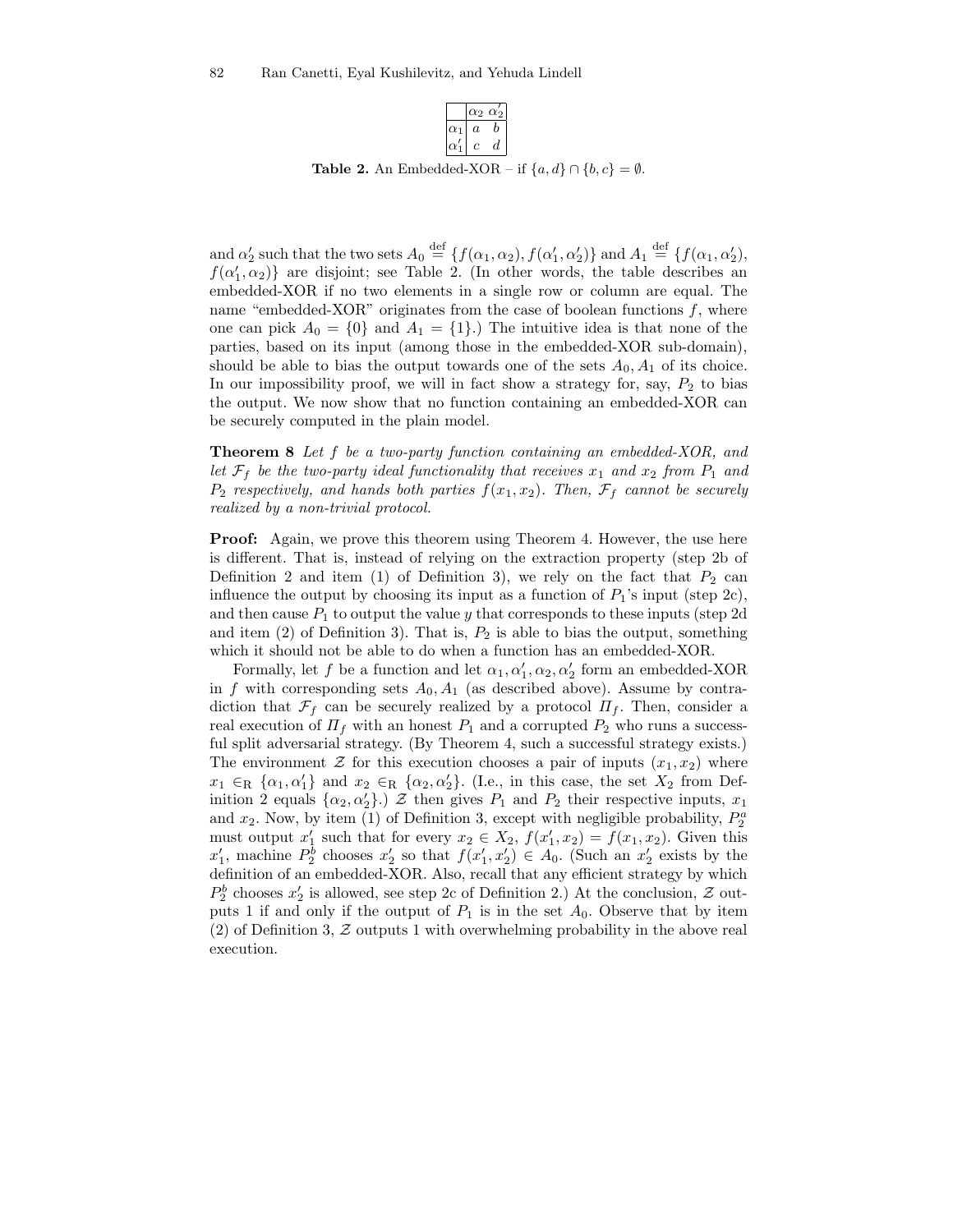Next, consider an ideal execution with the above  $\mathcal A$  and  $\mathcal Z$ . By the assumption that  $\mathcal{F}_f$  is secure, there exists an appropriate ideal process simulator  $\mathcal{S}_2$  for the corrupted  $P_2$ . In particular, the result of an ideal execution with  $S$  must be that  $P_1$  outputs a value in  $A_0$  with overwhelming probability. We now analyze the probability of this event happening. First, notice that in an ideal execution,  $S_2$ must hand the corrupted  $P_2$ 's input to  $\mathcal{F}_f$  before receiving anything. Thus,  $\mathcal{S}_2$  has no information on  $x_1$  when it chooses  $x_2 \in {\alpha_2, \alpha_2'}$ . Since  $x_1 \in_R {\alpha_1, \alpha_1'}$  and since, by the definition of embedded-XOR, exactly one of  $f(x_1, \alpha_2)$ ,  $f(x_1, \alpha_2)$  is in  $A_0$  (and the other is in  $A_1$ ), it follows that no matter what  $S_2$  chooses as  $P_2$ 's input, it cannot cause the output to be in  $A_0$  with probability greater than  $1/2$ . Therefore,  $Z$  outputs 1 in an ideal execution with probability at most negligibly greater than  $1/2$ , while in the real execution  $\mathcal Z$  output 1 with overwhelming probability; i.e.,  $Z$  distinguishes the real and ideal executions. This contradicts the security of  $\Pi_f$ . **COL** 

### 4.4 A Characterization

Let  $f: X \times X \to \{0,1\}^*$ . Each of Theorems 7 and 8 provides a necessary condition for  $\mathcal{F}_f$  to be securely realizable (namely, f should not contain an insecure minor or an embedded-XOR, respectively). Theorem 6 gives a characterization of those functionalities  $\mathcal{F}_f$  that are securely realizable, assuming that f depends on the input of one party only. In this section we show that the combination of these three theorems is actually quite powerful. Indeed, we show that this provides a full characterization of the two-party, single output deterministic functions that are realizable (with the output known to both parties). In fact, we show that the realizable functions are very simple.

**Theorem 9** Let  $f: X \times X \to \{0,1\}^*$  be a function and let  $\mathcal{F}_f$  be a functionality that receives  $x_1$  and  $x_2$  from  $P_1$  and  $P_2$  respectively, and hands both parties  $f(x_1, x_2)$ . Then,  $\mathcal{F}_f$  can be securely realized in a universally composable way by a non-trivial protocol if and only if f is an efficiently invertible function depending on (at most) one of the inputs  $(x_1 \text{ or } x_2)$ .

**Proof:** First, we prove the theorem for the case that  $f$  contains an insecureminor or an embedded-XOR (with respect to either  $P_1$  or  $P_2$ ). By Theorems 7 and 8, in this case  $\mathcal{F}_f$  cannot be securely realized. Indeed, such functions f do not solely depend on the input of a single party; that is, for each party there is some input for which the output depends on the other party's input.

Next, we prove the theorem for the case that  $f$  does not contain an insecureminor (with respect to either  $P_1$  or  $P_2$ ) or an embedded-XOR. We prove that in this case  $f$  depends on the input of (at most) one party and hence, by Theorem  $6$ , the present theorem follows. Pick any  $x \in X$  and let  $a = f(x, x)$ . Let  $B_1 =$  ${x_1|f(x_1,x) = a}$  and  $B_2 = {x_2|f(x,x_2) = a}$ . Since  $f(x,x) = a$  then both sets are non-empty. Next, we claim that at least one of  $B_1$  and  $B_2$  is empty; otherwise, if there exist  $\alpha_1 \in \overline{B}_1$  and  $\alpha_2 \in \overline{B}_2$ , then setting  $\alpha'_1 = \alpha'_2 = x$  gives us a minor which is either an insecure minor or an embedded-XOR. To see this,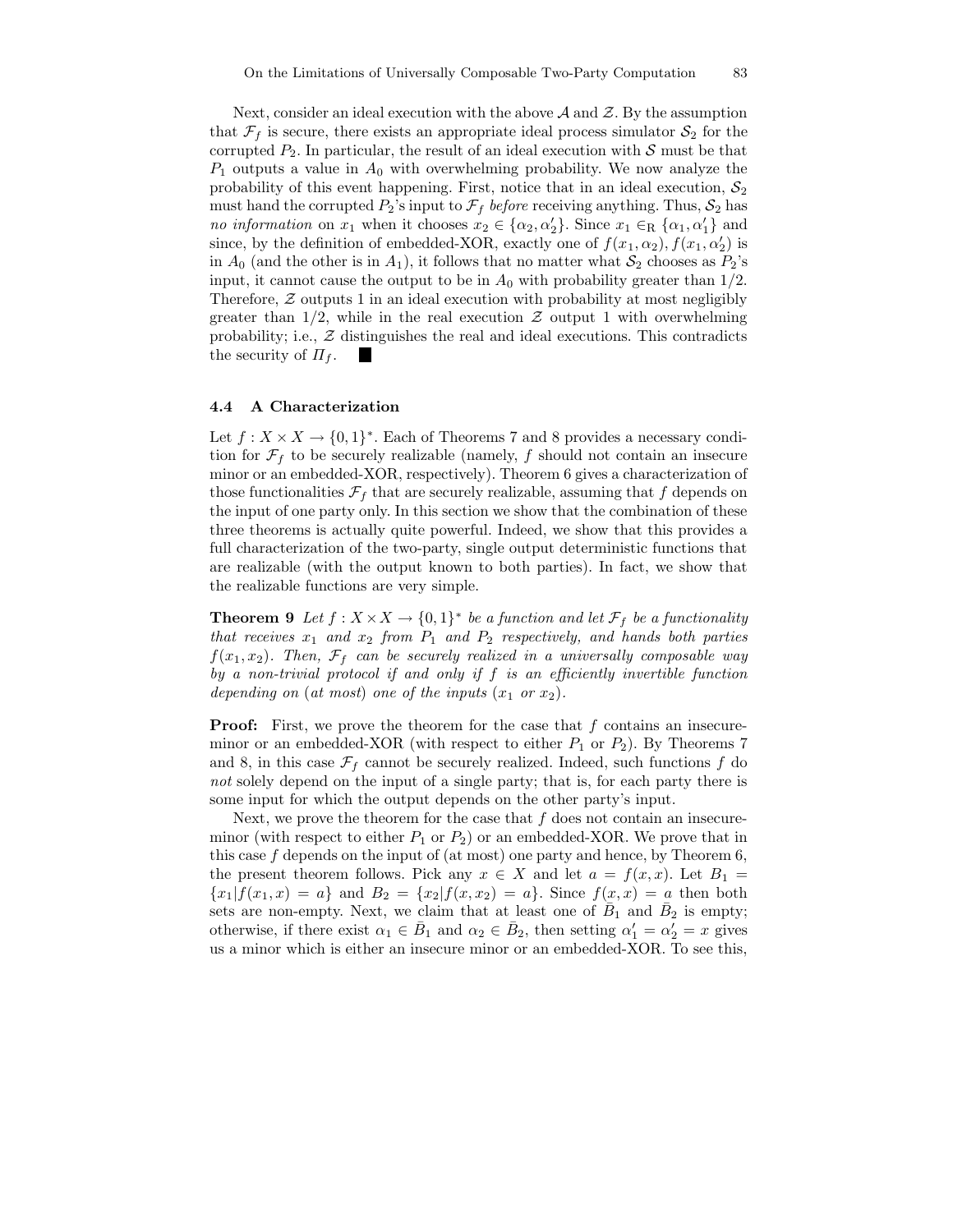denote  $b = f(\alpha_1, x)$  and  $c = f(x, \alpha_2)$ ; by the definition of  $\overline{B}_1$ ,  $\overline{B}_2$  both b and c are different than a. Consider the possible values for  $d = f(\alpha_1, \alpha_2)$ . If  $d = b$  or  $d = c$ , we get an insecure minor; if  $d = a$  or  $d \notin \{a, b, c\}$ , we get an embedded-XOR. Thus, we showed that at least one of  $\bar{B}_1$ ,  $\bar{B}_2$  is empty; assume, without loss of generality, that it is  $\bar{B}_2$ . There are two cases:

- 1.  $\bar{B}_1$  is also empty: In this case, f is constant. This follows because when  $\overline{B}_1 = \overline{B}_2 = \phi$ , we have that for every  $x_1, x_2, f(x_1, x) = f(x, x_2) = a$ . Assume, by contradiction, that there exists a point  $(x_1, x_2)$  such that  $f(x_1, x_2) \neq a$ (and so f is not constant). Then,  $x, x_1, x, x_2$  constitutes an insecure minor, and we are done.
- 2.  $\bar{B}_1$  is not empty: In this case, we have that for every  $x_1 \in \bar{B}_1$  the function is fixed (i.e.,  $f(x_1, \cdot)$  is a constant function). This follows from the following. Assume by contradiction that there exists a point  $x_2$  such that  $f(x_1, x) \neq$  $f(x_1, x_2)$  (as must be the case if  $f(x_1, \cdot)$  is not constant). We claim that  $x, x_1, x, x_2$  constitutes an insecure minor. To see this, notice that  $f(x, x) =$  $f(x, x_2) = a$  (because  $\overline{B}_2 = \phi$ ). However,  $f(x_1, x) \neq f(x_1, x_2)$ . By definition, this is an insecure minor.

We conclude that either f is a constant function, or for every  $x_1$ , the function  $f(x_1, \cdot)$  is constant. That is, f depends only on the input of  $P_1$ , as needed. 

## 5 Probabilistic Functionalities

This section concentrates on probabilistic two-party functionalities where both parties obtain the same output. We show that the only functionalities that can be realized are those where one of the parties can almost completely determine the (joint) output. This rules out the possibility of realizing any "coin-tossing style" functionality, or any functionality whose outcome remains "unpredictable" even if one of the parties deviates from the protocol. It is stressed, however, that our result does not rule out the realizability of other useful probabilistic functionalities, such as functionalities where, when both parties remain uncorrupted, they can obtain a random value that is unknown to the adversary. An important example of such a functionality, that is indeed realizable, is key-exchange.

Let  $f = \{f_k\}$  be a family of functions where, for each value of the security parameter k, we have that  $f_k: X \times X \to \{0,1\}^*$  is a probabilistic function. We say that f is unpredictable for  $P_2$  if there exists a value  $x_1 \in X$  such that for all  $x_2 \in X$  and for all  $v \in \{0,1\}^*$  it holds that  $Pr(f_k(x_1, x_2) = v) < 1 - \epsilon$ , where  $\epsilon = \epsilon(k)$  is a non-negligible function. (We term such  $x_1$  a safe value.) Unpredictable functions for  $P_1$  are defined analogously. A function family is unpredictable if it is unpredictable for either  $P_1$  or  $P_2$ .

**Theorem 10** Let  $f = \{f_k\}$  be an unpredictable function family and let  $\mathcal{F}_f$  be the two-party functionality that, given a security parameter k, waits to receive  $x_1$  from  $P_1$  and  $x_2$  from  $P_2$ , then samples a value v from the distribution of  $f_k(x_1, x_2)$ , and hands v to both  $P_1$  and  $P_2$ . Then,  $\mathcal{F}_f$  cannot be securely realized by any non-trivial protocol.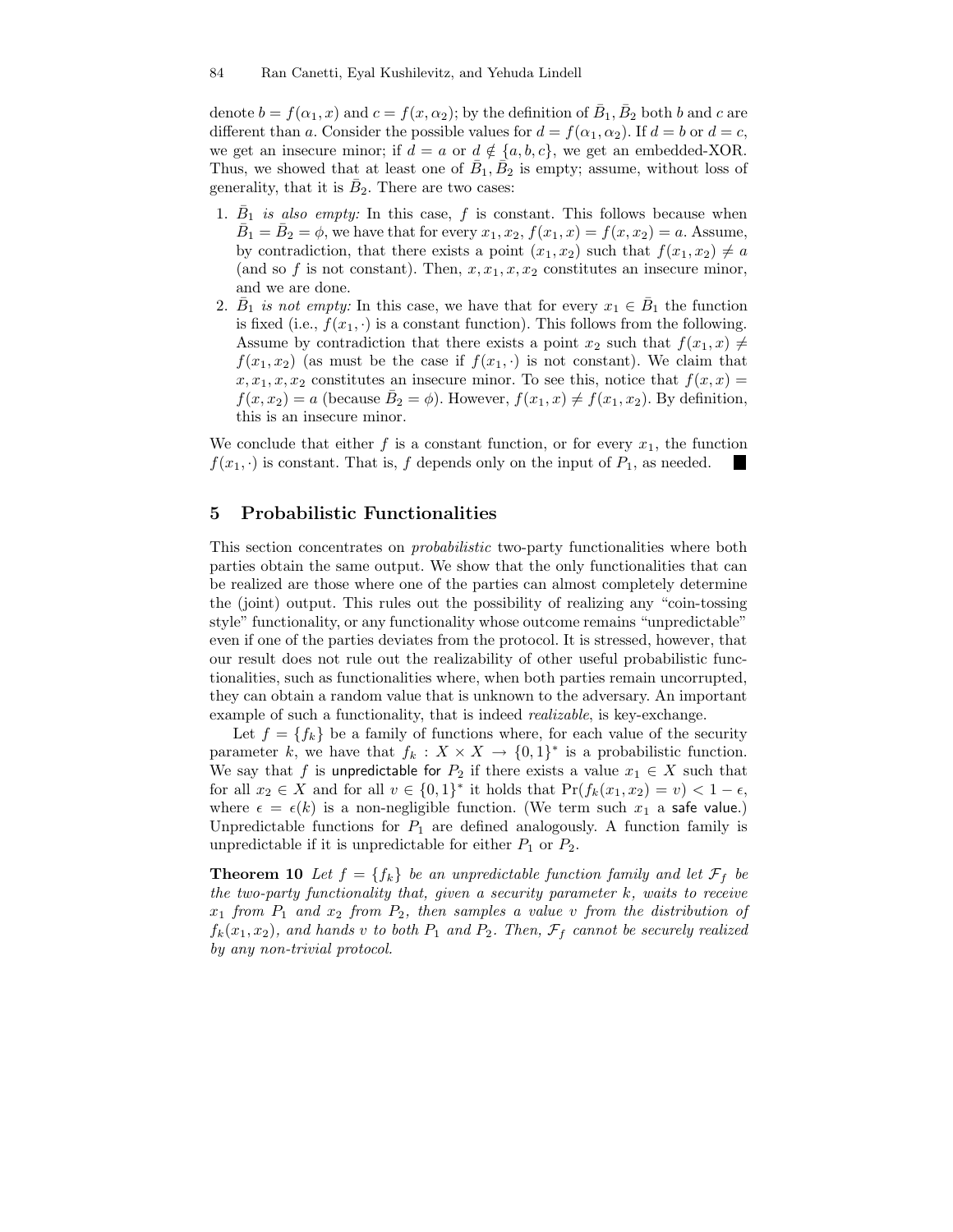The proof can be found in the full version of this paper [ckl03], and follows from a theorem for the probabilistic case that is analogous to Theorem 4.

## References

- [b91] D. Beaver. Secure Multi-party Protocols and Zero-Knowledge Proof Systems Tolerating a Faulty Minority. Journal of Cryptology, 4(2):75–122, 1991.
- [b96] D. Beaver. Adaptive Zero-Knowledge and Computational Equivocation. In 28th STOC, pages 629–638, 1996.
- [bmm99] A. Beimel, T. Malkin and S. Micali. The All-or-Nothing Nature of Two-Party Secure Computation. In *CRYPTO'99*, Springer-Verlag (LNCS 1666), pages 80–97, 1999.
- [bgw88] M. Ben-Or, S. Goldwasser and A. Wigderson. Completeness Theorems for Non-Cryptographic Fault-Tolerant Distributed Computation. In 20th STOC, pages 1–10, 1988.
- [c01] R. Canetti. Universally Composable Security: A New Paradigm for Cryptographic Protocols. In 42nd FOCS, pages 136–145, 2001. Full version available at http://eprint.iacr.org/2000/067.
- [cfgn96] R. Canetti, U. Feige, O. Goldreich and M. Naor. Adaptively Secure Multi-Party Computation. In 28th STOC, pages 639–648, 1996.
- [cf01] R. Canetti and M. Fischlin. Universally Composable Commitments. In CRYPTO 2001, Springer-Verlag (LNCS 2139), pages 19–40, 2001.
- [ck01] R. Canetti and H. Krawczyk. Analysis of Key Exchange Protocols and Their Use for Building Secure Channels. In Eurocrypt 2001, Springer-Verlag (LNCS 2045), pages 453–474, 2001.
- [ck02] R. Canetti and H. Krawczyk. Universally composable key exchange and secure channels. In *Eurocrypt 2002*, Springer-Verlag (LNCS 2332), pages 337–351, 2002.
- [ckl03] R. Canetti, E. Kushilevitz and Y. Lindell. On the Limitations of Universally Composable Two-Party Computation Without Set-up Assumptions (full version). Cryptology ePrint Archive, http://eprint.iacr.org/, 2003.
- [clos02] R. Canetti, Y. Lindell, R. Ostrovsky and A. Sahai. Universally Composable Two-Party and Multi-Party Computation. In 34th STOC, pages 494–503, 2002.
- [CK89] B. Chor, and E. Kushilevitz. A Zero-One Law for Boolean Privacy. In 21st STOC, pages 62–72, 1989.
- [c86] R. Cleve. Limits on the security of coin-flips when half the processors are faulty. In 18th STOC, pages 364–369, 1986.
- [DDN00] D. Dolev, C. Dwork and M. Naor. Non-malleable cryptography. SIAM Journal of Computing, 30(2):391–437, 2000.
- [DNS98] C. Dwork, M. Naor, and A. Sahai. Concurrent Zero-Knowledge. In 30th STOC, pages 409–418, 1998.
- [GM00] J. Garay and P. Mackenzie. Concurrent Oblivious Transfer. In 41st FOCS, pages 314–324, 2000.
- [gk88] O. Goldreich and H. Krawczyk. On the composition of zero-knowledge proof systems. SIAM Journal of Computing, 25(1):169–192, 1996.
- [gmw87] O. Goldreich, S. Micali and A. Wigderson. How to Play any Mental Game  $- A$  Completeness Theorem for Protocols with Honest Majority. In 19th STOC, pages 218–229, 1987.